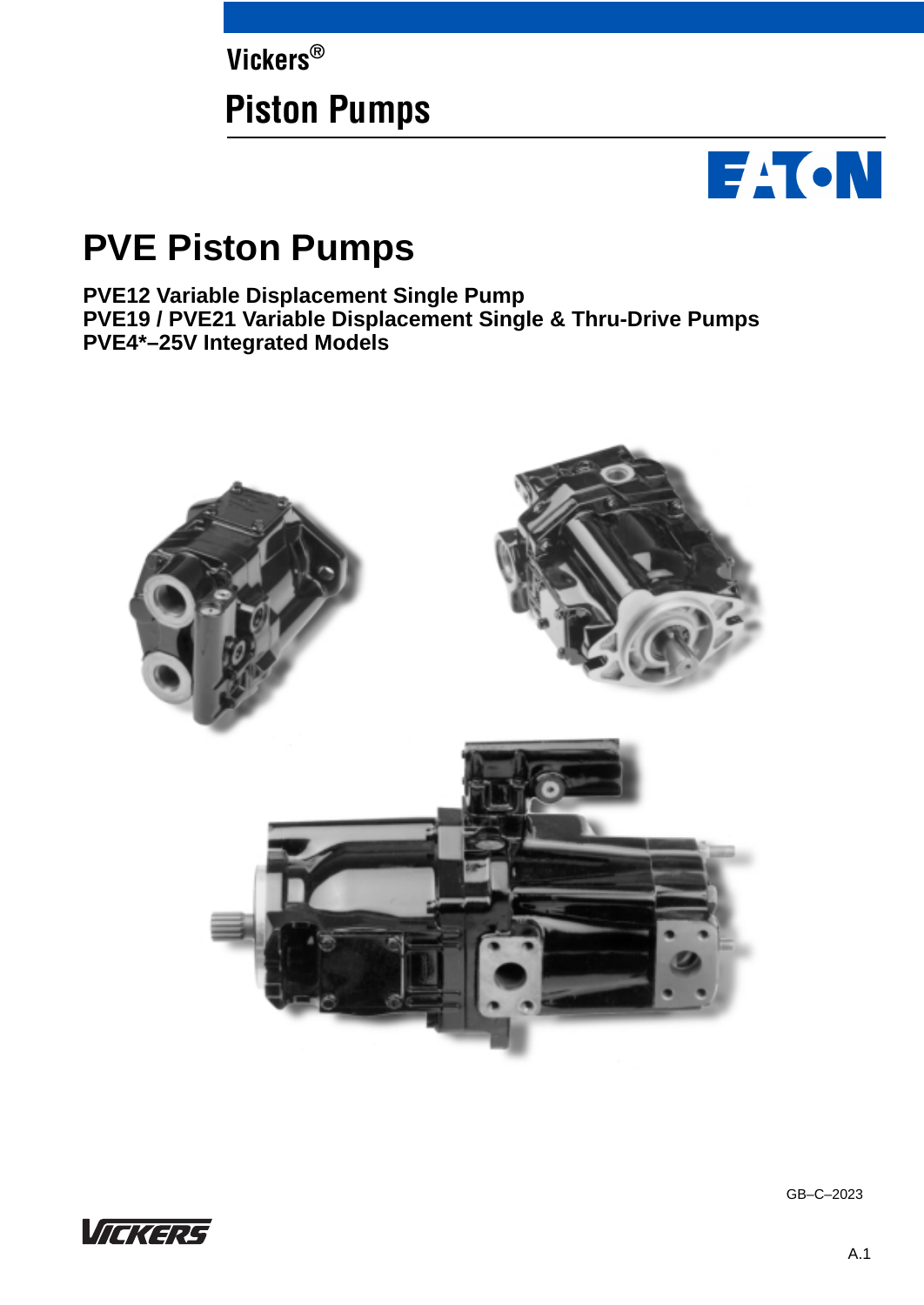# **Table of Contents**

| <b>PVE12</b>                                                           |
|------------------------------------------------------------------------|
|                                                                        |
|                                                                        |
|                                                                        |
|                                                                        |
|                                                                        |
|                                                                        |
| Adjustable Maximum Volume Stop                                         |
| Loading Sensing with Pressure Limiter                                  |
| Remote Adjustment Compensator                                          |
| <b>PVE19/21</b>                                                        |
|                                                                        |
|                                                                        |
|                                                                        |
|                                                                        |
|                                                                        |
| Side Ports and C-type Control                                          |
| End Ports and C-type Control                                           |
|                                                                        |
| Adjustable Maximum Volume Stop                                         |
| Loading Sensing with Pressure Limiter<br>Remote Adjustment Compensator |
|                                                                        |
| Thru-Drive                                                             |
|                                                                        |
|                                                                        |
| <b>PVE4*-25V</b>                                                       |
|                                                                        |
|                                                                        |
|                                                                        |
|                                                                        |
|                                                                        |
| Compensator                                                            |
| Remote Adjustment Compensator                                          |
|                                                                        |
|                                                                        |
|                                                                        |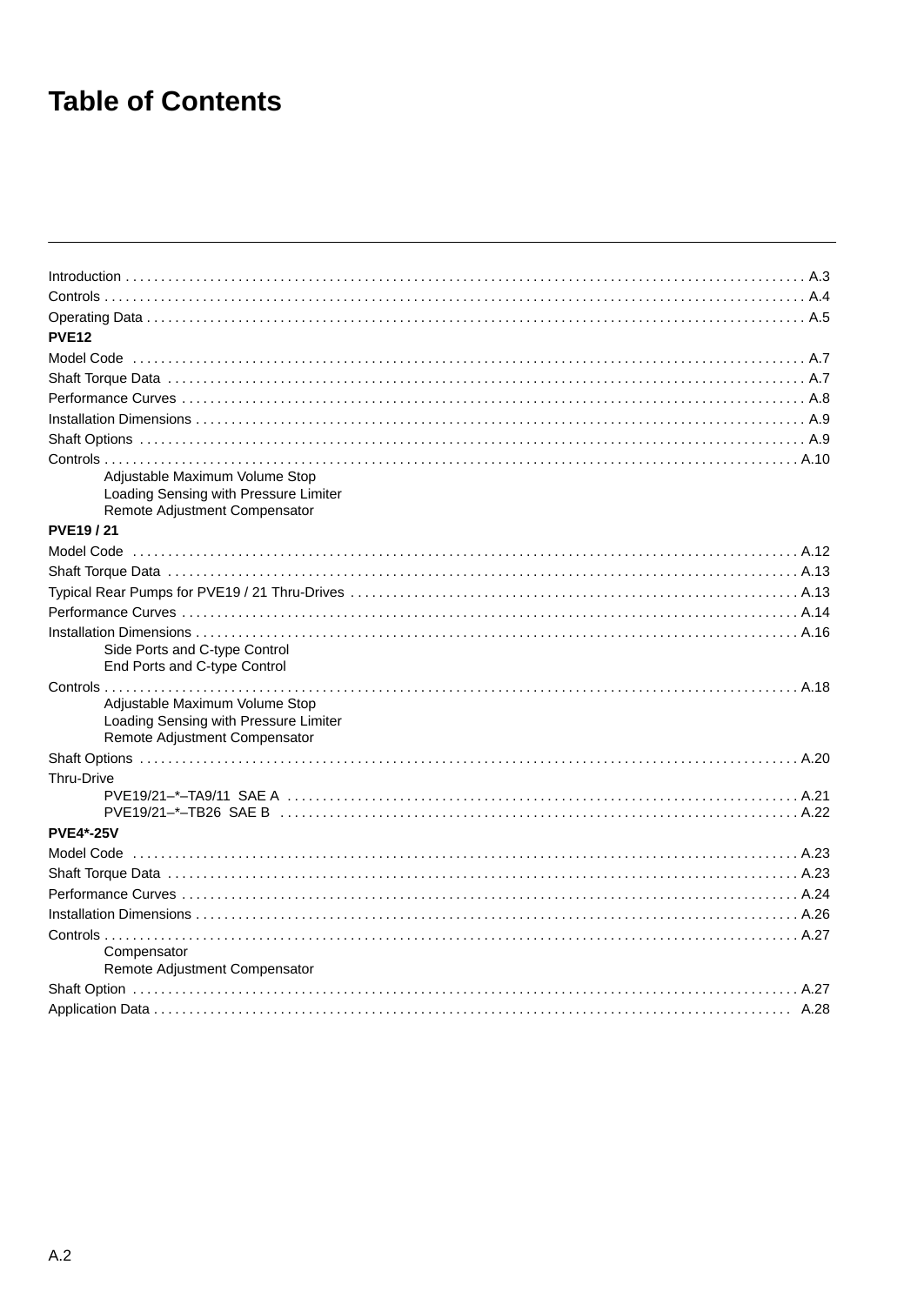# <span id="page-2-0"></span>**Introduction**

Vickers PVE piston pumps are inline, variable displacement pumps that are available in three displacement sizes. An assortment of optional controls offer maximum operating flexibility. Pump displacement is varied by means of pressure and/or flow compensator controls.

### **PVE Integrated Pump**

A unique integrated pump package is also available. This package includes a 72 or 79 l/min (19 or 21 USgpm at 1800 r/min) PVE piston pump and a 25V fixed intra-vane pump in a single inlet, double

outlet ported unit. This compact package is used in a wide variety of circuits with both fixed and variable flow requirements. The result is lower installed costs as only one mounting pad and one inlet line are needed for the two independent pumps.

# **Features and Benefits**

- $\bullet$  Inline, variable displacement pump
- Three displacement sizes
- Displacement is varied by pressure/flow compensator controls
- Optional controls for maximum operating flexibility
- Thru-drive available on PVE 19/21
- Unique integrated pump package also available





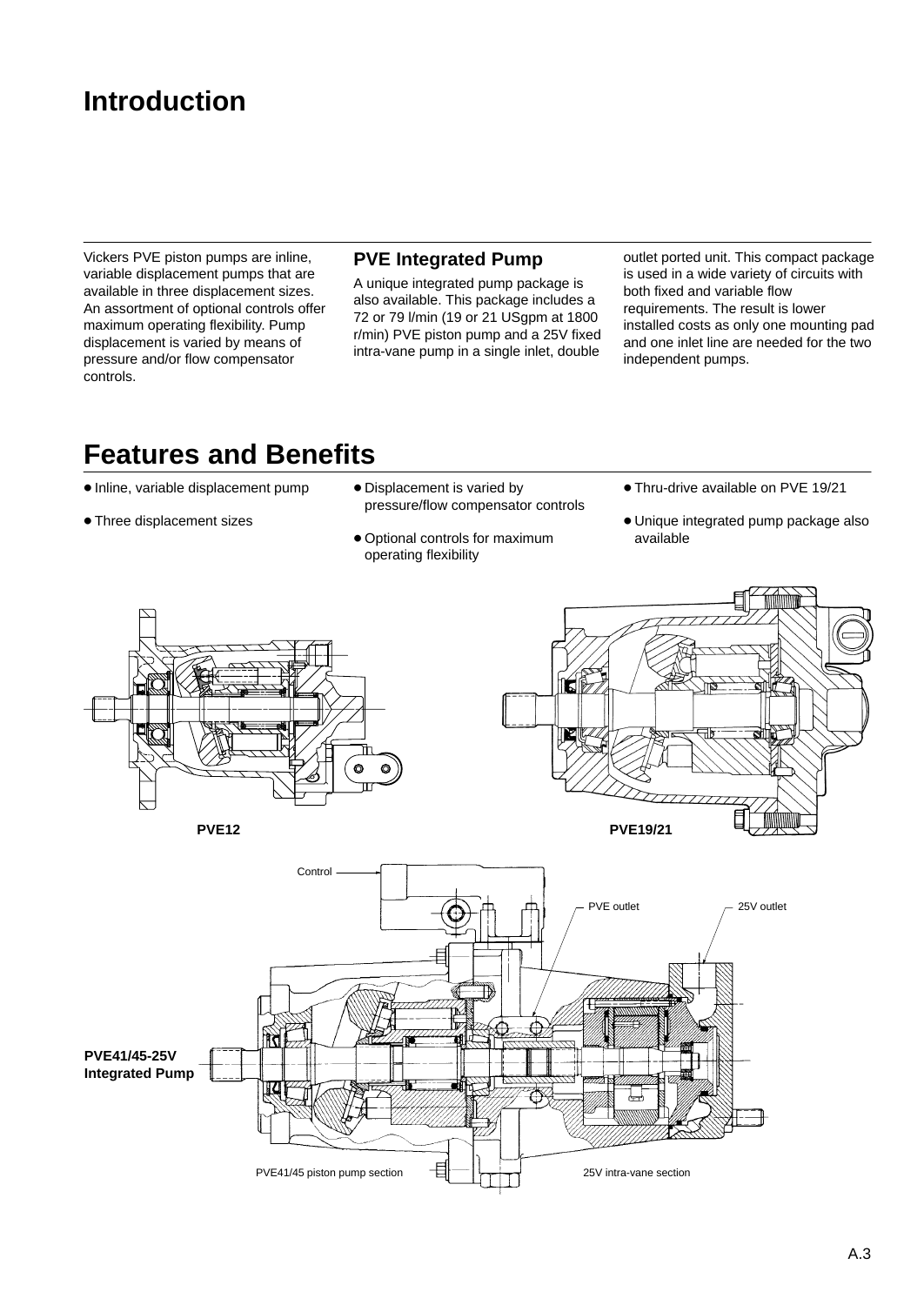# <span id="page-3-0"></span>**Controls**

# **Pressure Compensator Control, "C" Option**

This control automatically varies pump displacement to meet the system flow demand for a constant system pressure. Displacement starts to reduce to zero within 14 bar (200 psi) of the compensator setting. Power draw-off is minimized, therefore, system relief valves should not be required.

# **Pressure Compensator Control with Maximum Displacement Adjustment, "CC" Option**

As indicated for "C" option above, except there is an independent screw adjustment of maximum displacement from 100% (rated) to 25%.



**Note:** Graphic symbols shown with external valve(s) and cylinder to illustrate typical usage.

# **Load Sensing Compensator and Pressure Limiter, "CVP(C)" Option**

This compensator provides load sensing control under all pressure conditions up to the desired maximum. It automatically adjusts pump flow in response to a remote pressure signal and maintains outlet pressure at approximately 11 bar (160 psi) above load pressure. The integral pressure limiter overrides the load sensing control, reducing pump displacement as the preset maximum operating pressure is reached. Override begins within 14 bar (200 psi) of the preset maximum pressure compensator setting.





**Note:** Optional internal bleed orifice diameter is .015"

### **PVE with Pressure Compensator Arranged for Remote Control, "CG" Option**

Exactly the same as the "C" (pressure compensation option) except the machine operator is able to change the compensator setting through the use of a remote pilot relief valve.



#### **NOTE**

A kit is available for an electrical dual pressure compensator. This control automatically adjusts pump delivery to maintain system volume requirements at either of two preselected operating pressures This allows lower settings for low horsepower start-up, equipment testing, etc. This kit also allows for higher pressure settings as required in machine applications. For details refer to service drawing I–3255–S.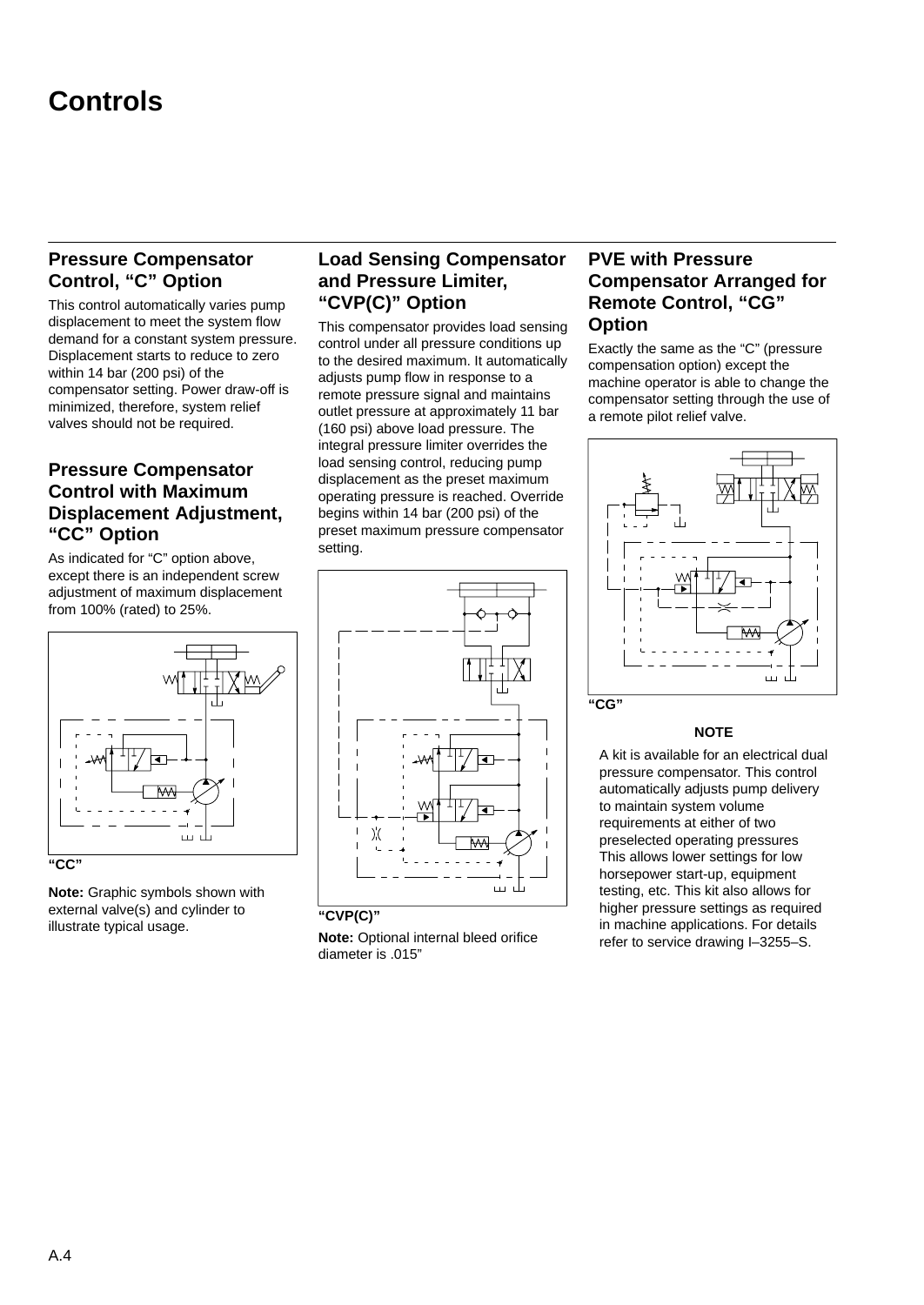# <span id="page-4-0"></span>**Operating Data**

### **Displacement, Speed, and Pressure Ratings**

|                        | <b>Rated Input</b><br><b>Displacement</b> cm <sup>3</sup> /r (in <sup>3</sup> /r)<br><b>Speed</b><br><b>Shaft End Pump</b><br><b>Cover End Pump</b> |           |                   | Maximum Pressure bar (psi) |                  |
|------------------------|-----------------------------------------------------------------------------------------------------------------------------------------------------|-----------|-------------------|----------------------------|------------------|
| <b>Model Code</b>      |                                                                                                                                                     |           | (At 0 psig Inlet) | <b>Shaft End</b>           | <b>Cover End</b> |
| PVE <sub>12</sub>      | 25 (1.54)                                                                                                                                           |           | 3000              | 207 (3000)                 |                  |
| PVE <sub>19</sub>      | 41 (2.50)                                                                                                                                           |           | 2400              | 207 (3000)                 |                  |
| PVE <sub>21</sub>      | 45 (2.75)                                                                                                                                           |           | 2400              | 186 (2700)                 |                  |
| PVE41-25V40M (mobile)  | 41 (2.50)                                                                                                                                           | 40 (2.44) | 2400              | 207 (3000)                 | 207 (3000)       |
| PVE41-25V45M (mobile)  | 41 (2.50)                                                                                                                                           | 45 (2.75) | 2400              | 207 (3000)                 | 207 (3000)       |
| PVE41-25V55M (mobile)  | 41 (2.50)                                                                                                                                           | 55 (3.36) | 2400              | 207 (3000)                 | 207 (3000)       |
| PVE41-25V67M (mobile)  | 41 (2.50)                                                                                                                                           | 67 (4.09) | 2400              | 207 (3000)                 | 207 (3000)       |
| PVE45-25V40M (mobile)  | 45 (2.75)                                                                                                                                           | 40 (2.44) | 2400              | 186 (2700)                 | 207 (3000)       |
| PVE45-25V45M (mobile)  | 45 (2.75)                                                                                                                                           | 45 (2.75) | 2400              | 186 (2700)                 | 207 (3000)       |
| PVE45-25V55M (mobile)  | 45 (2.75)                                                                                                                                           | 55 (3.36) | 2400              | 186 (2700)                 | 207 (3000)       |
| PVE45-25V67M (mobile)  | 45 (2.75)                                                                                                                                           | 67 (4.09) | 2400              | 186 (2700)                 | 207 (3000)       |
| PVE41-25V40I (quieted) | 41 (2.50)                                                                                                                                           | 40 (2.44) | 1800              | 207 (3000)                 | 172 (2500)       |
| PVE41-25V45I (quieted) | 41 (2.50)                                                                                                                                           | 45 (2.75) | 1800              | 207 (3000)                 | 172 (2500)       |
| PVE41-25V55I (quieted) | 41 (2.50)                                                                                                                                           | 55 (3.36) | 1800              | 207 (3000)                 | 172 (2500)       |
| PVE41-25V67I (quieted) | 41 (2.50)                                                                                                                                           | 67 (4.09) | 1800              | 207 (3000)                 | 172 (2500)       |

# **Pressure Limits\***

| Port            | <b>Pressure Range</b>                             |
|-----------------|---------------------------------------------------|
| Inlet $\dagger$ | $0,2$ bar to 2,0 bar (5 in. Hg. vacuum to 30 psi) |
| Outlet          | See Maximum Pressures listed above                |
| Drain           | 0,35 bar (5 psig) maximum                         |

\* Integral relief valve protects pump by limiting case pressure peaks to 0,7 bar (10 psi) above inlet pressure. Flow from valve returned directly to pump inlet. Case drain line required to limit steady-state case pressure.

 $\ddot{\dagger}$ See page A.6 for Inlet vs. Speed details.

# **Preparation for Start-up**

Before starting a PVE pump, fill the case through the uppermost drain port with system hydraulic fluid. The case drain line must be connected to the reservoir below oil level. For multiple pump arrangements that include non-PVE sections, the requirements of the non-PVE units must also be considered.

# **Mounting**

Vickers Engineering recommends these PVE series piston pumps be mounted horizontally.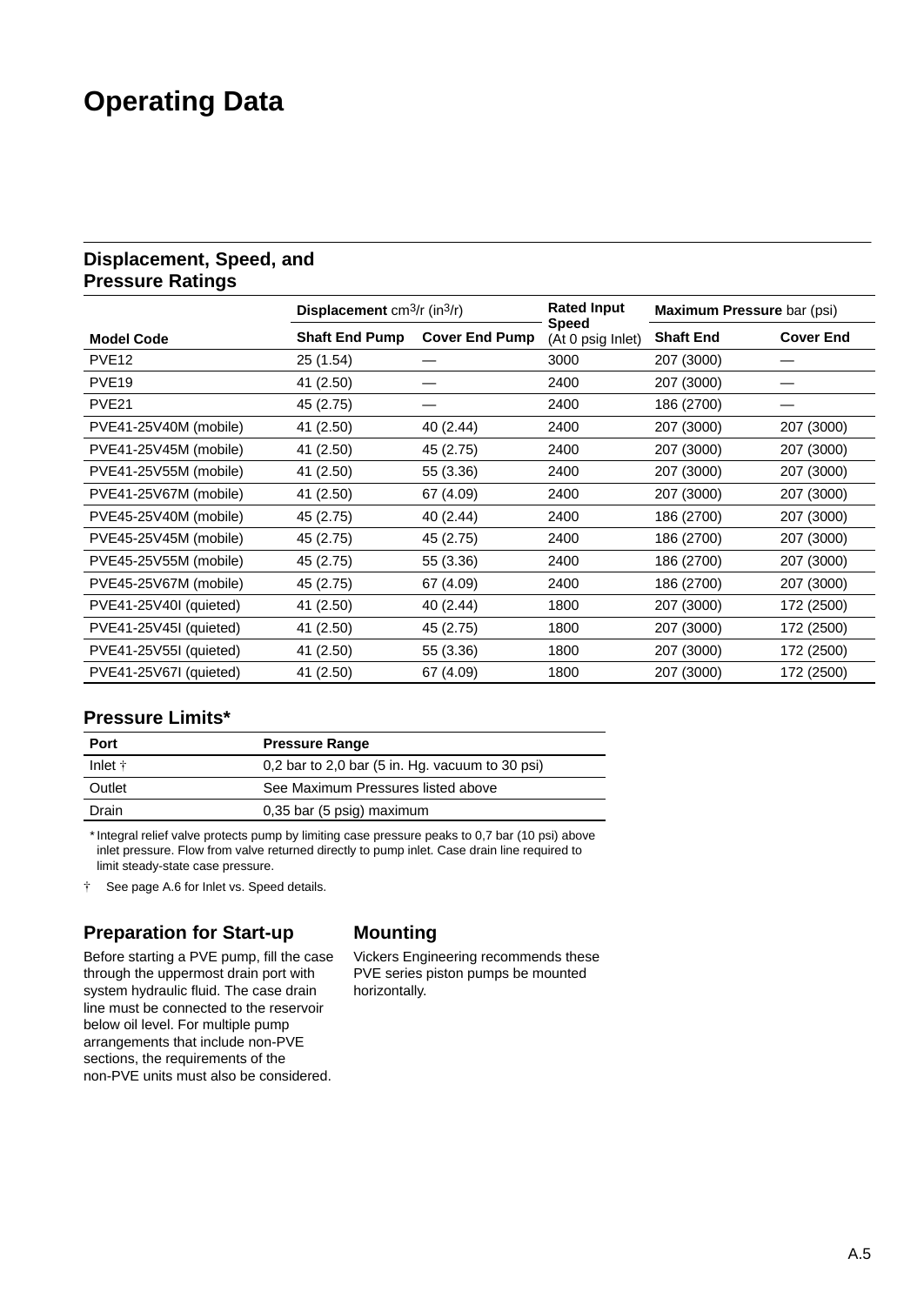# **Overspeed Limits**

#### **At Full Flow Conditions**

| <b>Displacement</b> cm <sup>3</sup> /r (in <sup>3</sup> /r)            | Inlet<br>Pressure/Vacuum* | <b>Maximum Speed**</b><br>rpm |
|------------------------------------------------------------------------|---------------------------|-------------------------------|
|                                                                        | 5 psig                    | 2800                          |
| PVE21 full displacement 45 (2.75)<br>PVE19 full displacement 41 (2.50) | 0 psig                    | 2400                          |
|                                                                        | 5 in. Hg.                 | 2100                          |
|                                                                        | 5 psig                    | 3100                          |
| PVE19/21 destroked 33 (2.00)                                           | 0 psig                    | 2750                          |
|                                                                        | 5 in. Hg.                 | 2500                          |
|                                                                        | 5 psig                    | 3200                          |
| PVE19/21 destroked 25 (1.50)                                           | 0 psig                    | 3000                          |
|                                                                        | 5 in. Hg.                 | 2850                          |

PVE12 limited to 3000 rpm at full displacement and 0 psig inlet.

\* Minimum pressure/vacuum required at pump inlet to operate at displacement and speed listed.

\*\* Speeds not listed, but within displacements shown above, may be calculated from values listed.

### **At Load Sense Standby Condition – CVP(C) Controls**

Pump must be in zero flow, low pressure, standby condition when operated at listed speed. Pump may be damaged if not slowed to normal rated speed before being operated at full flow.

| <b>Model Code</b> | <b>Maximum Speed</b><br>rpm |
|-------------------|-----------------------------|
| PVE <sub>12</sub> | 3600                        |
| PVE <sub>19</sub> | 3200                        |
| PVF <sub>21</sub> | 3200                        |

### **Response Data**

Yoke response recorded at rated speed and pressure, 0 psi inlet, 82°C (180°F), SAE 10W oil. Pressure rise was 6900 bar (100,000 psi) per second.

|                        | PVE <sub>12</sub>     |                        | <b>PVE19/21</b>       |                        |
|------------------------|-----------------------|------------------------|-----------------------|------------------------|
| <b>Control Type</b>    | <b>On Stroke sec.</b> | <b>Off Stroke</b> sec. | <b>On Stroke sec.</b> | <b>Off Stroke</b> sec. |
| Pressure compensator   | 0.030                 | 0.012                  | 0.050                 | 0.025                  |
| Load sense compensator | 0.040                 | 0.012                  | 0.060                 | 0.020                  |

# **Sound Data**

Sound level dB(A) per ISO 4412 standard.

| 1200 rpm, 70 bar (1000 psi) |                             | 1500 rpm, 140 bar (2000 psi)         |                             | 1800 rpm, 207 bar (3000 psi)       |                             |                                      |
|-----------------------------|-----------------------------|--------------------------------------|-----------------------------|------------------------------------|-----------------------------|--------------------------------------|
| <b>Model Code</b>           | <b>Full Stroke</b><br>dB(A) | Compensated<br><b>Stroke</b> $dB(A)$ | <b>Full Stroke</b><br>dB(A) | Compensated<br><b>Stroke dB(A)</b> | <b>Full Stroke</b><br>dB(A) | Compensated<br><b>Stroke</b> $dB(A)$ |
| PVE <sub>12</sub>           |                             | 65                                   | 76                          |                                    |                             |                                      |
| PVE <sub>19</sub>           | 79                          | 74                                   | 83                          | 85                                 | 86                          | 87                                   |
| PVF <sub>21</sub>           | 75                          | 73                                   | 79                          |                                    | 83                          | 83                                   |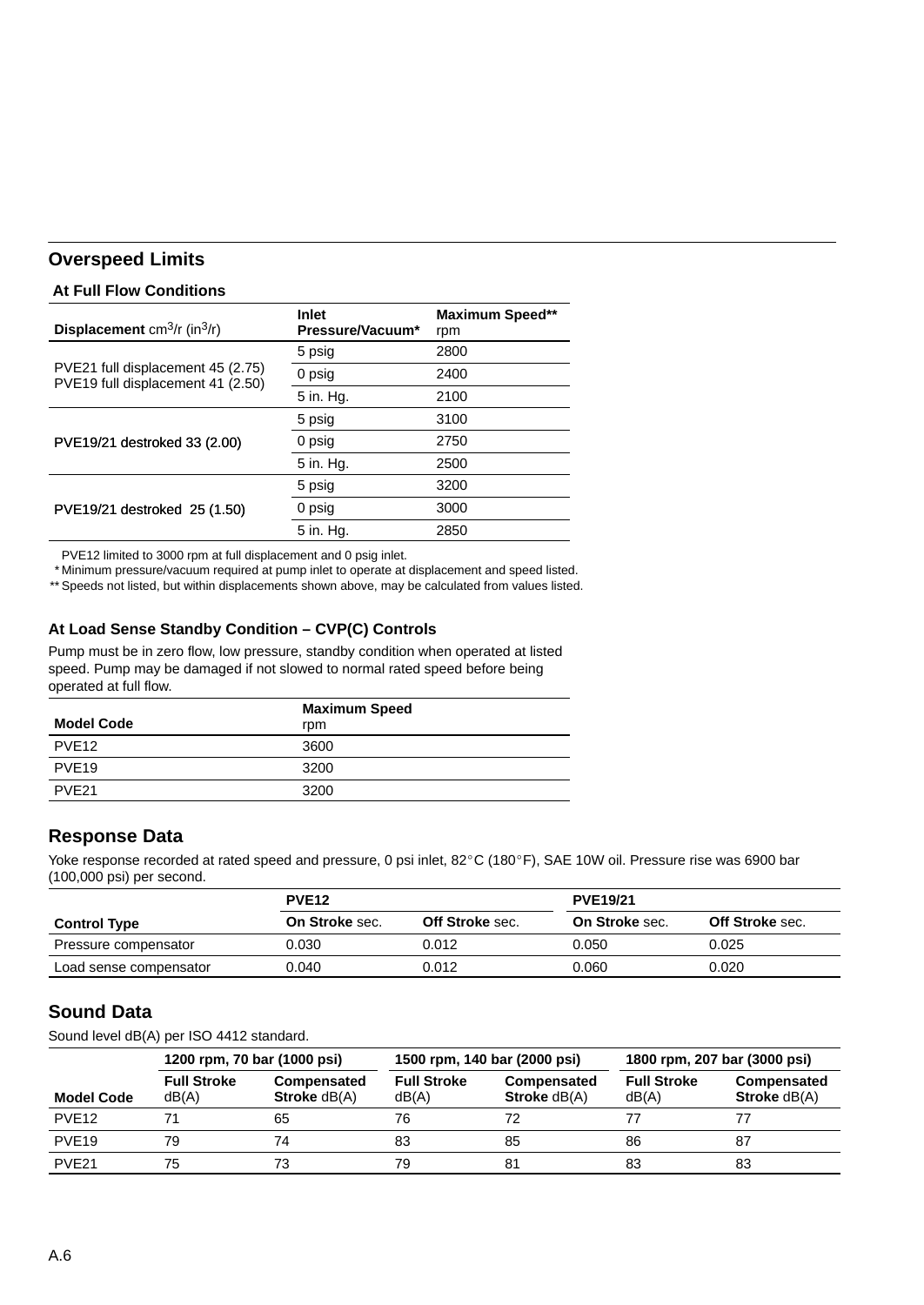# <span id="page-6-0"></span>**Model Code**

| <b>PVE 12</b>                                                                                                    | R-B2-E S-10-C C21 *****-*-1 *-***                                                                                                    |                                                                                                                                                          |
|------------------------------------------------------------------------------------------------------------------|--------------------------------------------------------------------------------------------------------------------------------------|----------------------------------------------------------------------------------------------------------------------------------------------------------|
| $\sqrt{3}$<br>$\boxed{4}$ $\boxed{5}$<br> 2 <br>$\overline{1}$                                                   | $\sqrt{9}$<br>$\boxed{6}$<br>$\vert 7 \vert$<br>$\sqrt{8}$<br>10                                                                     | 11 <br>12<br> 13                                                                                                                                         |
| 1 Model series                                                                                                   | $\boxed{8}$ Pump design                                                                                                              | 11 Control bleed down                                                                                                                                    |
| PVE - Piston pump, variable, E series                                                                            | $10 - 10$ series                                                                                                                     | (CVP models only)                                                                                                                                        |
| $\boxed{2}$ Frame size<br>12 - 45 l/min (12 USgpm) @ 1800 rpm<br>25cm <sup>3</sup> /r (1.54 in <sup>3</sup> /r)  | Subject to change. Installation<br>dimensions remain the same for design<br>numbers *0 to *9 inclusive.                              | B<br>- Bleed down orifice (0.015" dia.)<br>in load sense control<br>(standard)<br>- Plug, no bleed down orifice in<br>P<br>load sense control (optional) |
| 3 Rotation (viewed from shaft end)                                                                               | 9 Adjustable maximum volume stop<br>С<br>- With stop option                                                                          | Blank - Omit for C, CC, CD and CG<br>models                                                                                                              |
| $R -$ Right hand<br>$L - Left$ hand                                                                              | Blank - Omit if not required                                                                                                         | 12 Control design                                                                                                                                        |
| $\sqrt{4}$ Mounting flange                                                                                       | 10 Control options<br>$C^{**}$<br>- Pressure compensator,                                                                            | 11 - CC, CG, and CCG<br>12 - CVP, CVPC, CCVP, and CCVPC                                                                                                  |
| $B - SAE "B" 2-bolt$                                                                                             | adjustable from 20-207<br>bar (300-3000 psi).                                                                                        | 13 Special suffix                                                                                                                                        |
| 5 Input shaft                                                                                                    | Standard setting "C21"<br>indicates 207 bar (3000                                                                                    | Blank - Omit if not required<br>298 - Special CG control for use with                                                                                    |
| 1 - SAE "B" straight keyed<br>2 - SAE "B" splined<br>28 - 26 tooth splined (special Vickers).<br>See chart below | psi). (standard)<br>CG<br>- Remote adjustment<br>pressure compensator<br>(optional)<br>$C^{**}V$ P11<br>- Load sensing with "C" type | electronically modulated relief<br>valve                                                                                                                 |
| 6 Port configuration                                                                                             | pressure limiter. Load<br>sense set at 11 bar (160                                                                                   |                                                                                                                                                          |
| $E - End$ ported, SAE O-ring ports<br>(standard)                                                                 | psi). (standard)<br>C**VPC24 - Load sense with "C" type<br>pressure limiter. Load                                                    |                                                                                                                                                          |
| M - End ported, metric O-ring ports per<br>ISO 6149 (optional)                                                   | sense set at 24 bar (350<br>psi). (optional)                                                                                         |                                                                                                                                                          |
| $\boxed{7}$ Shaft seal                                                                                           | ** indicates pressure compensator                                                                                                    |                                                                                                                                                          |
| $S -$ Single                                                                                                     | setting in tens of bar.                                                                                                              |                                                                                                                                                          |

# **PVE12 Shaft Torque Data**

| Input Shaft | Designation                                                            | Thru-Drive Option | Maximum Input Torque N.m (lb.in.) |
|-------------|------------------------------------------------------------------------|-------------------|-----------------------------------|
|             | SAE "B" straight keyed                                                 | No                | 135 (1200)                        |
|             | SAE "B" spline 13T, 16/32 D.P., FRMDF                                  | No.               | 208 (1850)                        |
| 28          | Special Vickers 26T for use in rear pump of<br>tandem PVE**-PVE12 unit | No                | N/A                               |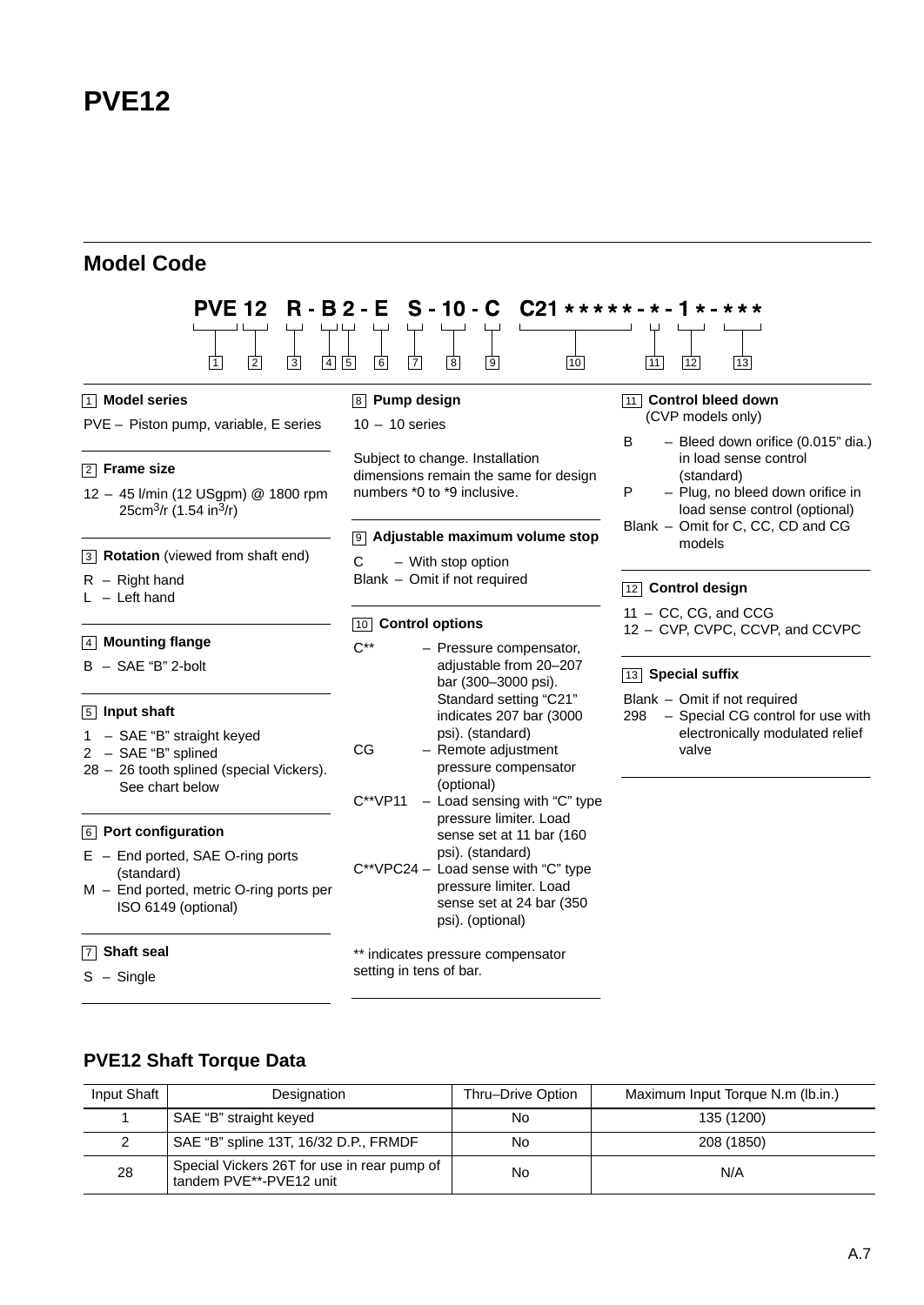# <span id="page-7-0"></span>**Performance Curves**

### **PVE12**

Oil type: SAE 10W Oil temperature: 82°C (180°F) Inlet pressure: 0 psi

# **Effective Flow Versus Speed**



# **Input Power Versus Speed**



### **Overall Efficiency Versus Speed**

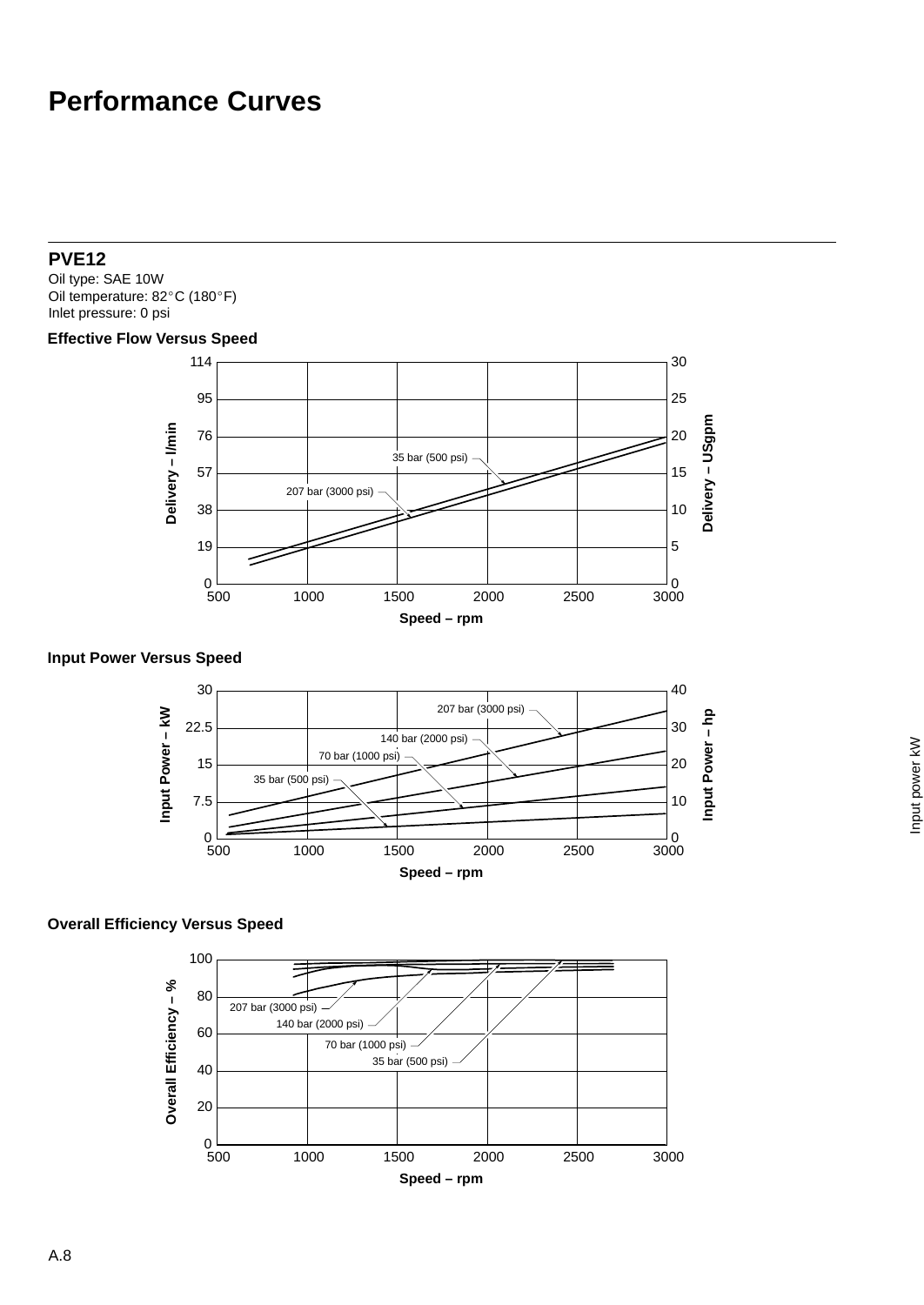# <span id="page-8-0"></span>**Installation Dimensions**



# **PVE12 Shaft Options**

#### **No. 1 Shaft: SAE "B" Straight Keyed**

**No. 2 Shaft: SAE "B" Splined**



SAE B modified involute spline (0.8585–0.8530 major diameter, 0.715 minimum minor diameter). Flat root, side fit. Class 5 per ANSI B92.1a–1976. 13 teeth, 16/32 diameter pitch, 30° pressure angle.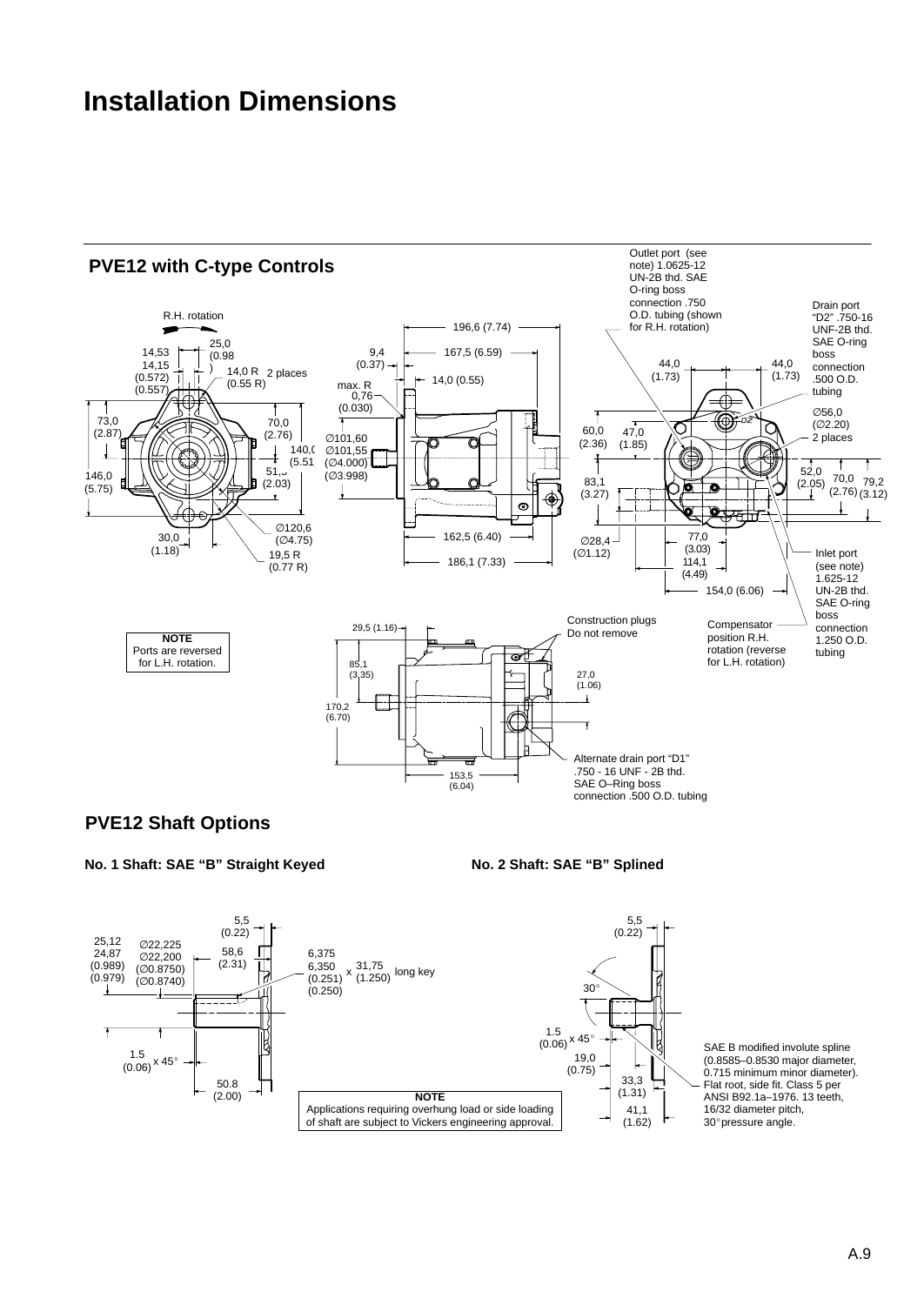# <span id="page-9-0"></span>**PVE12 Controls**

### **PVE12 CC Adjustable Maximum Volume Stop**

See installation dimensions page A.9 for other details.

### **Adjustment**

Loosen the locknut on the adjusting rod. Turn the adjusting rod clockwise to decrease maximum pump delivery, or counterclockwise to increase maximum pump delivery, until the desired setting is obtained. Secure the setting by tightening the locknut. To assist initial priming, the manual adjustment control setting must be at least 40% of the maximum flow position.

This control enables maximum pump delivery to be externally adjusted from 25% to 100% while maintaining all the standard features of a pressure compensated pump.



# **PVE12 CVP Load Sensing with Pressure Limiter**

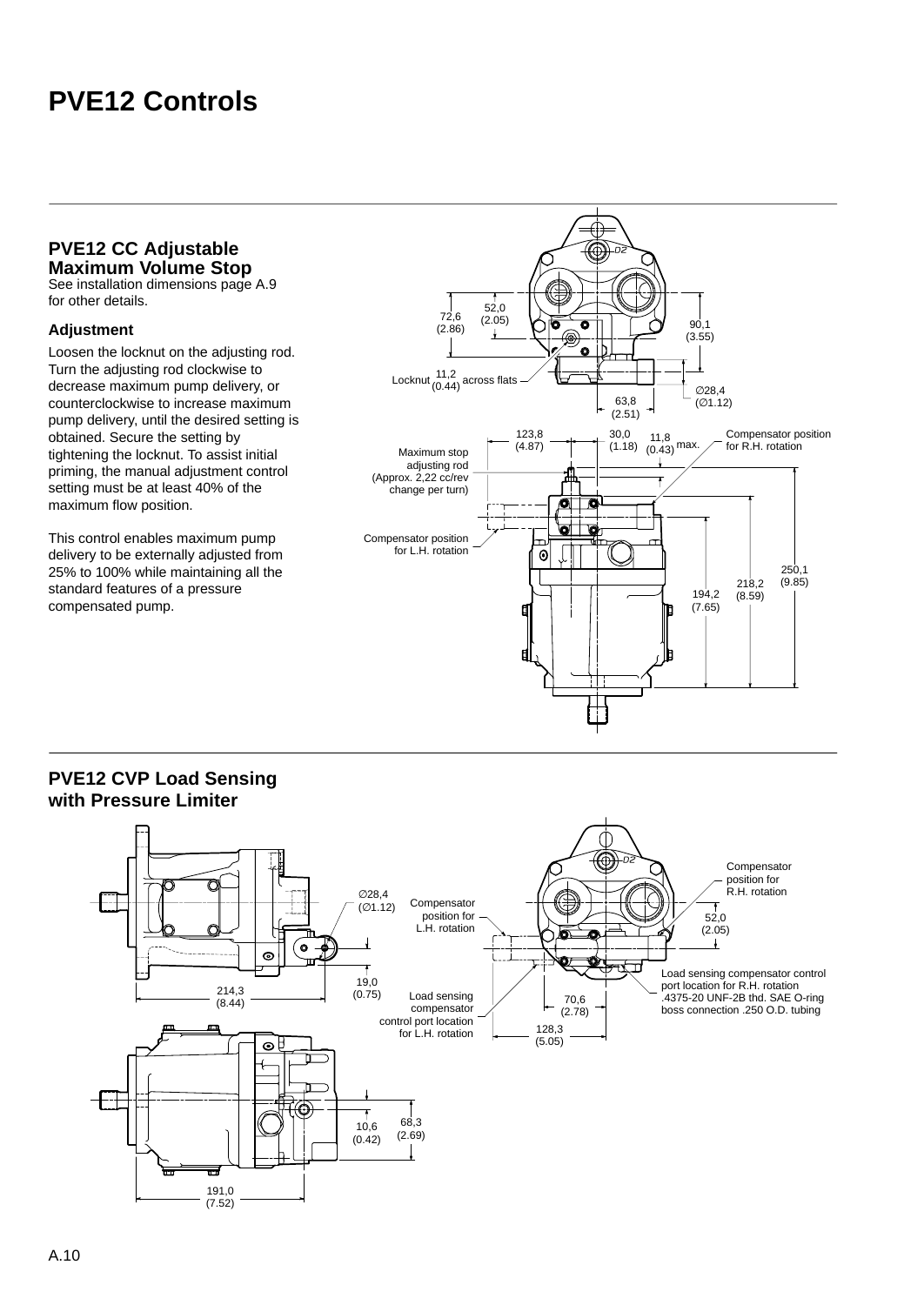# **PVE12 CG Remote Adjustment Compensator**

See installation dimensions page A.9 for other details.



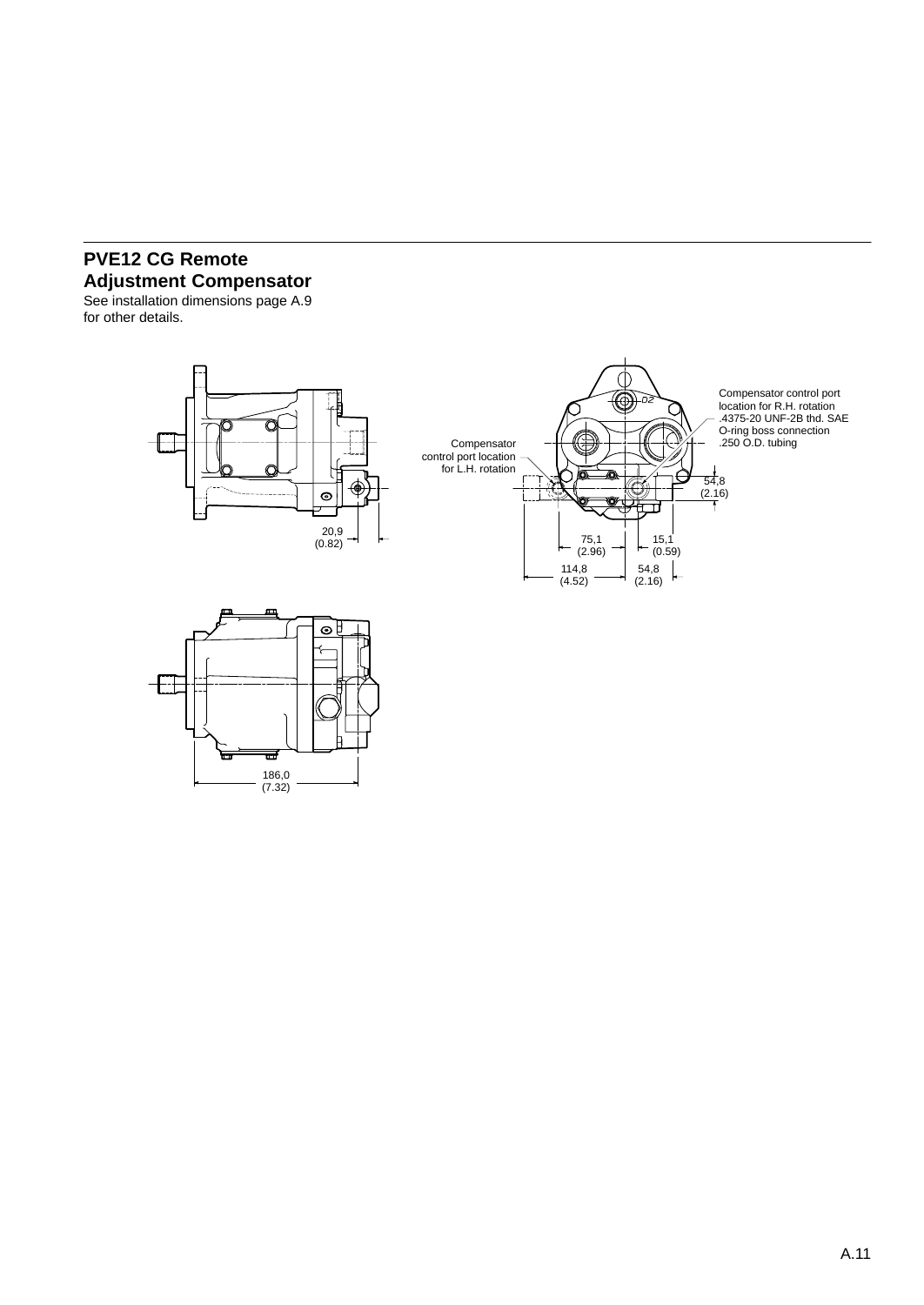# <span id="page-11-0"></span>**Model Code**



TA9 – SAE "A" 9T (J744 82-2) TA11 – SAE "A" 11T (J744 82-2) TB26 – SAE "B" 26T (J744 101-2)

# **(Not available with thru-drive option)**

- Blank Omit if not required and with CAC control option
- C With stop option
- displacement stop with "CA"
- 
- bleed orifice set at 11 bar (160
- bleed orifice set at 24 bar (350

### 10 **Control design**

- $10 C$ , CA, and CG
- 11 CC, CAC, and CCG
- 12 CVP, CVPC, CCVP, and CCVPC

### 11 **Special suffix**

- Blank Omit if not required
- 030 End ports (40 design)
- 047 Plug, no bleed down orifice in load sense control
- 298 Special CG control for use with electronically modulated relief valve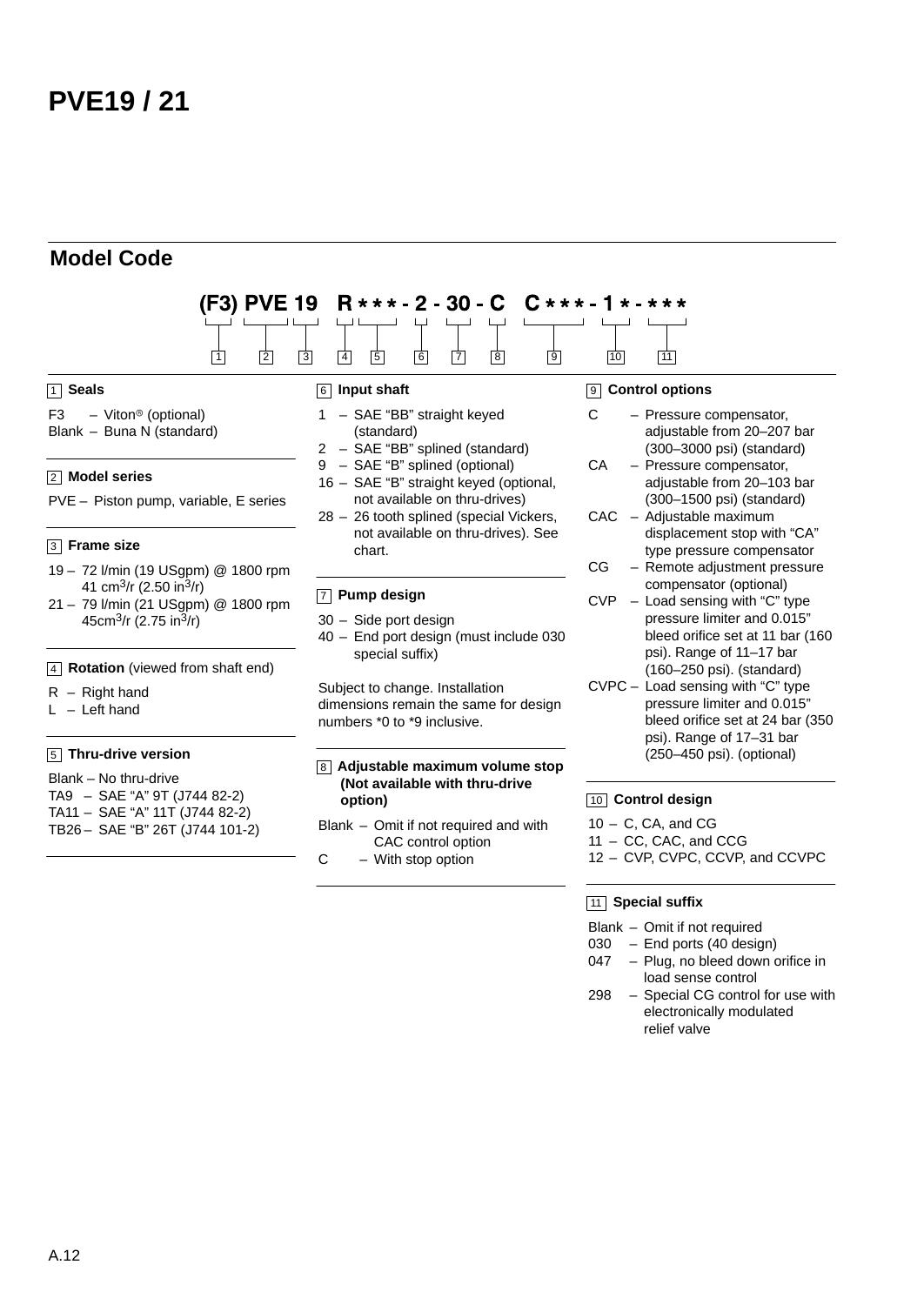# <span id="page-12-0"></span>**PVE19 / 21 Shaft Torque Data**

| Input Shaft | Designation                                                            | Thru-Drive<br>Option | Maximum Input<br>Torque N.m (lb.in.) |
|-------------|------------------------------------------------------------------------|----------------------|--------------------------------------|
|             | SAE "BB" straight keyed                                                | Yes                  | 215 (1900)                           |
| 2           | SAE "BB" spline 15T, 16/32 D.P., FRSF                                  | Yes                  | 337 (2987)                           |
| 9           | SAE "B" spline 13T, 16/32 D.P., FRSF                                   | Yes                  | 208 (1850)                           |
| 16          | SAE "B" straight keyed                                                 | No                   | 135 (1200)                           |
| 28          | Special Vickers 26T for use in rear pump of tandem<br>PVE**-PVE** unit | No                   | N/A                                  |

**Note:** See page A.20 for more details.

# **Typical Rear Pumps for PVE19/21 Thru-Drives**

| Model           | Typical Rear Pump Model                                                           | Rear Pump Shaft Code          | PVE** Thru-Drive Coupling      |
|-----------------|-----------------------------------------------------------------------------------|-------------------------------|--------------------------------|
| TA <sub>9</sub> | PVQ10/13<br><b>PVB5/6</b><br>V10<br>V <sub>20</sub>                               | 3<br>Suffix -S214<br>11<br>62 | 864224<br>(9T / 9T Straight)   |
|                 | PVE <sub>12</sub><br>PVE19/21<br>PVQ20/32<br>PVQ40/45<br>V2010 or V2020<br>20V(Q) | 2<br>9<br>3<br>3<br>11<br>151 | 864307<br>(26T / 13T Step)     |
| <b>TB26</b>     | PVE19/21<br>PVQ40/45<br>2520V(Q)                                                  | 2<br>4<br>166                 | 475134<br>(26T / 15T Step)     |
|                 | PVE <sub>12</sub><br>PVE19/21<br>PVQ20/32<br>PVQ40/45                             | 28                            | 627168<br>(26T / 26T Straight) |

**Note:** "A11" (not listed above) is intended for special applications only.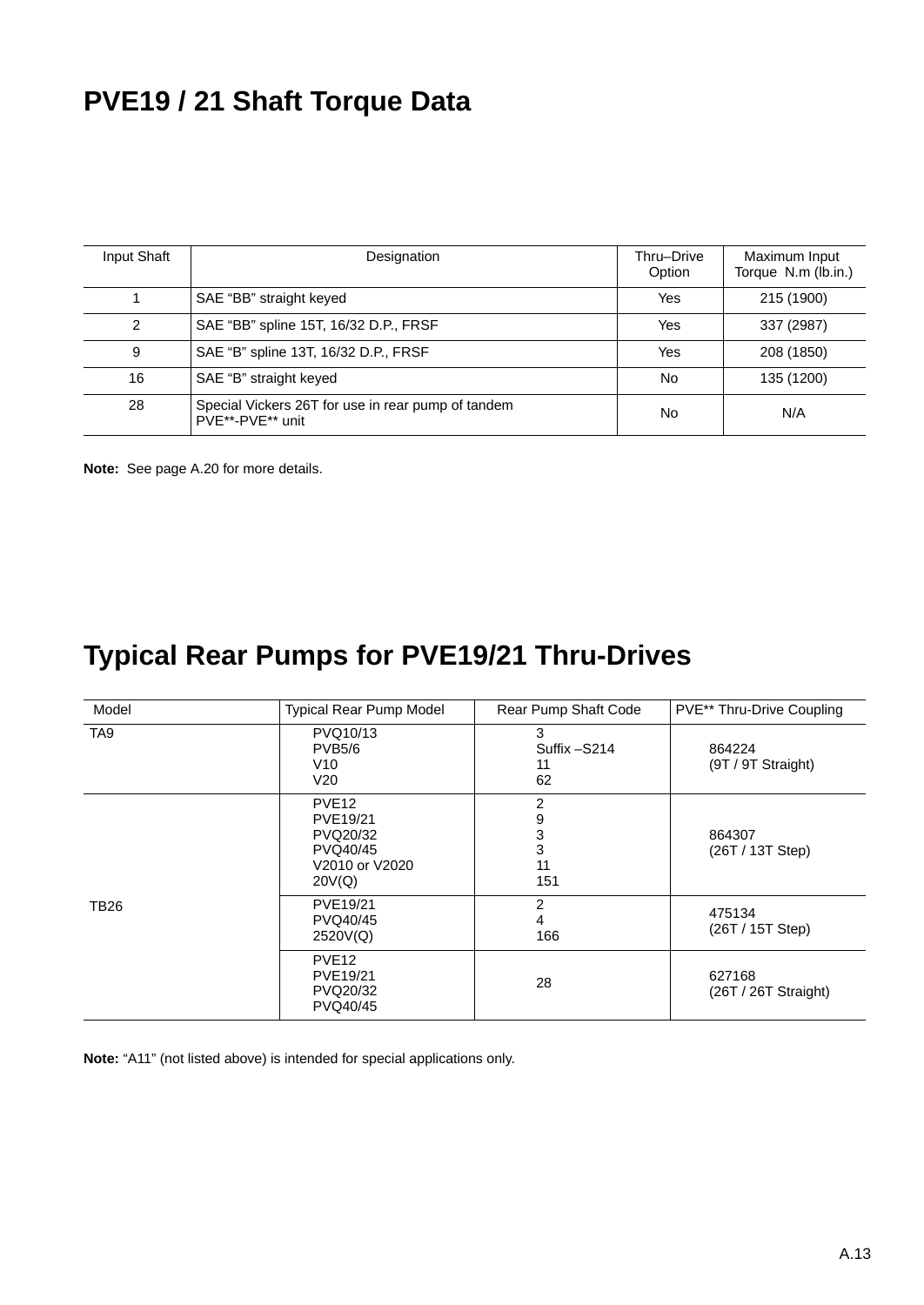# <span id="page-13-0"></span>**Performance Curves**

# **PVE19**

Oil type: SAE 10W Oil temperature:  $82^{\circ}$ C (180 $^{\circ}$ F) Inlet pressure: 0 psi

### **Effective Flow Versus Speed**



### **Input Power Versus Speed**



# **Overall Efficiency Versus Speed**

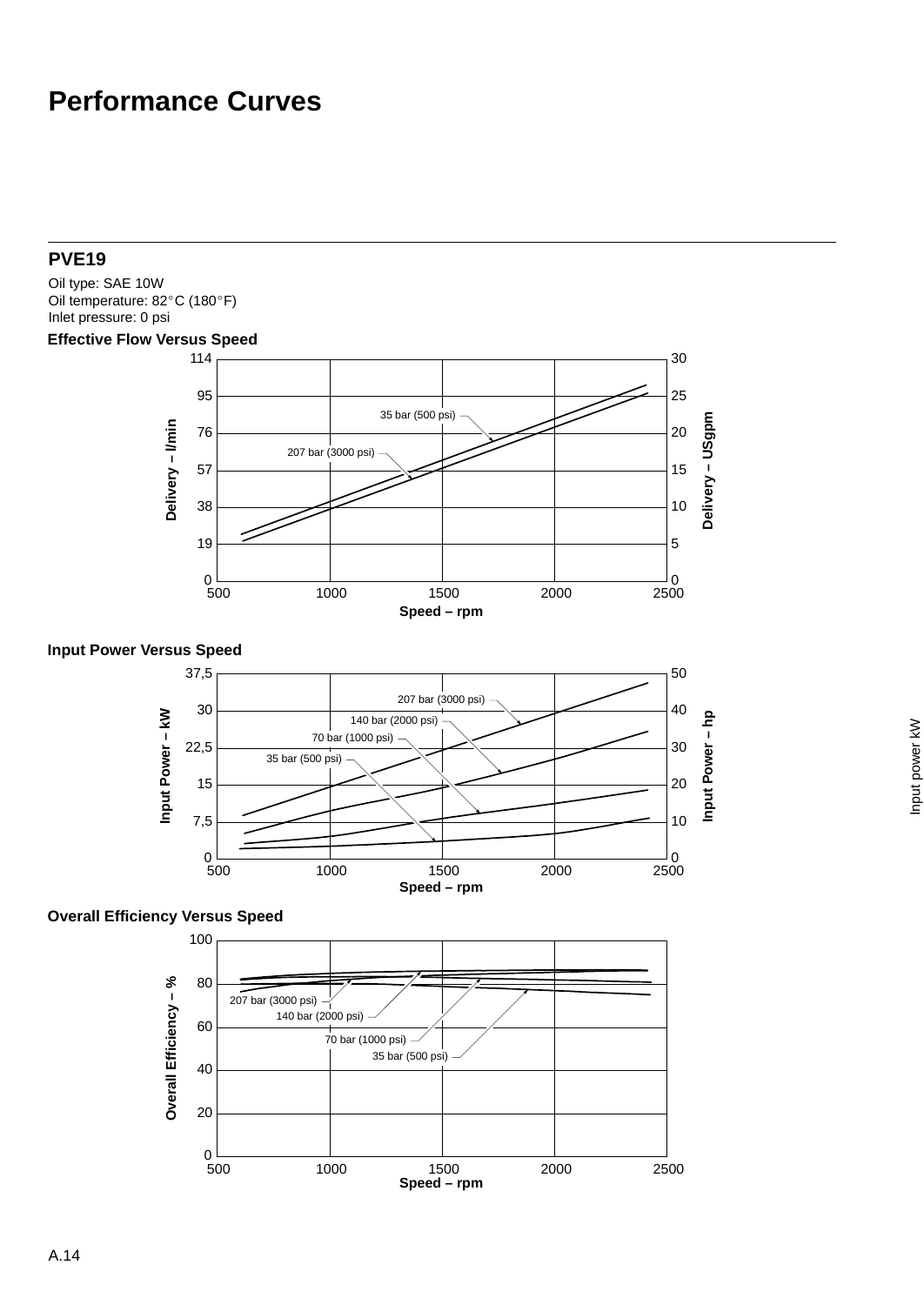# **PVE21**

Oil type: SAE 10W Oil temperature: 82°C (180°F) Inlet pressure: 0 psi **Effective Flow Versus Speed**



### **Input Power Versus Speed**



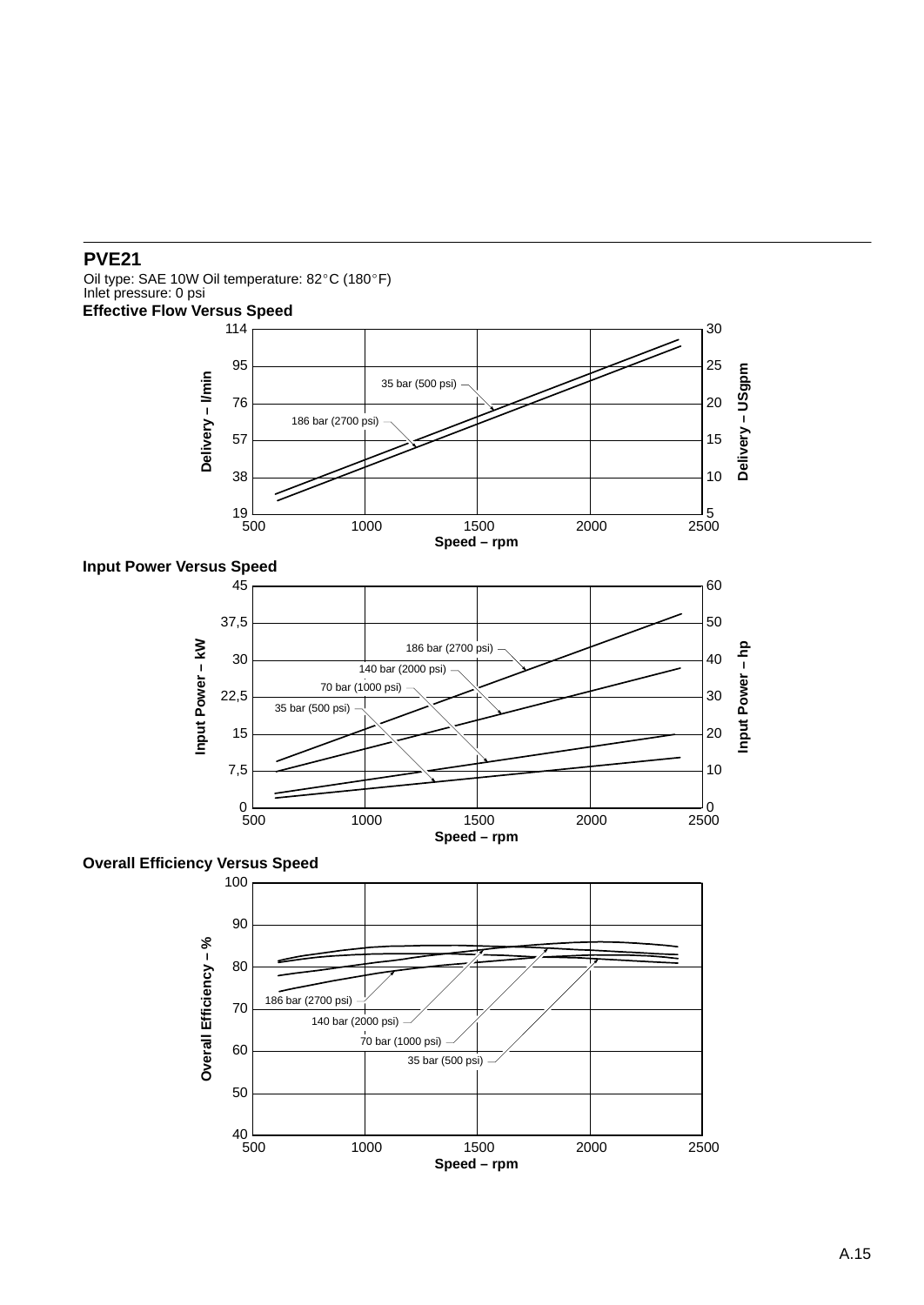# <span id="page-15-0"></span>**Installation Dimensions**

# **PVE19/21 with Side Ports (30 Design and C-type Controls)**

Millimeters (inches)



thd. SAE O-ring boss connection 1.500 O.D. tubing (Shown for R.H. rotation)



for L.H. rotation.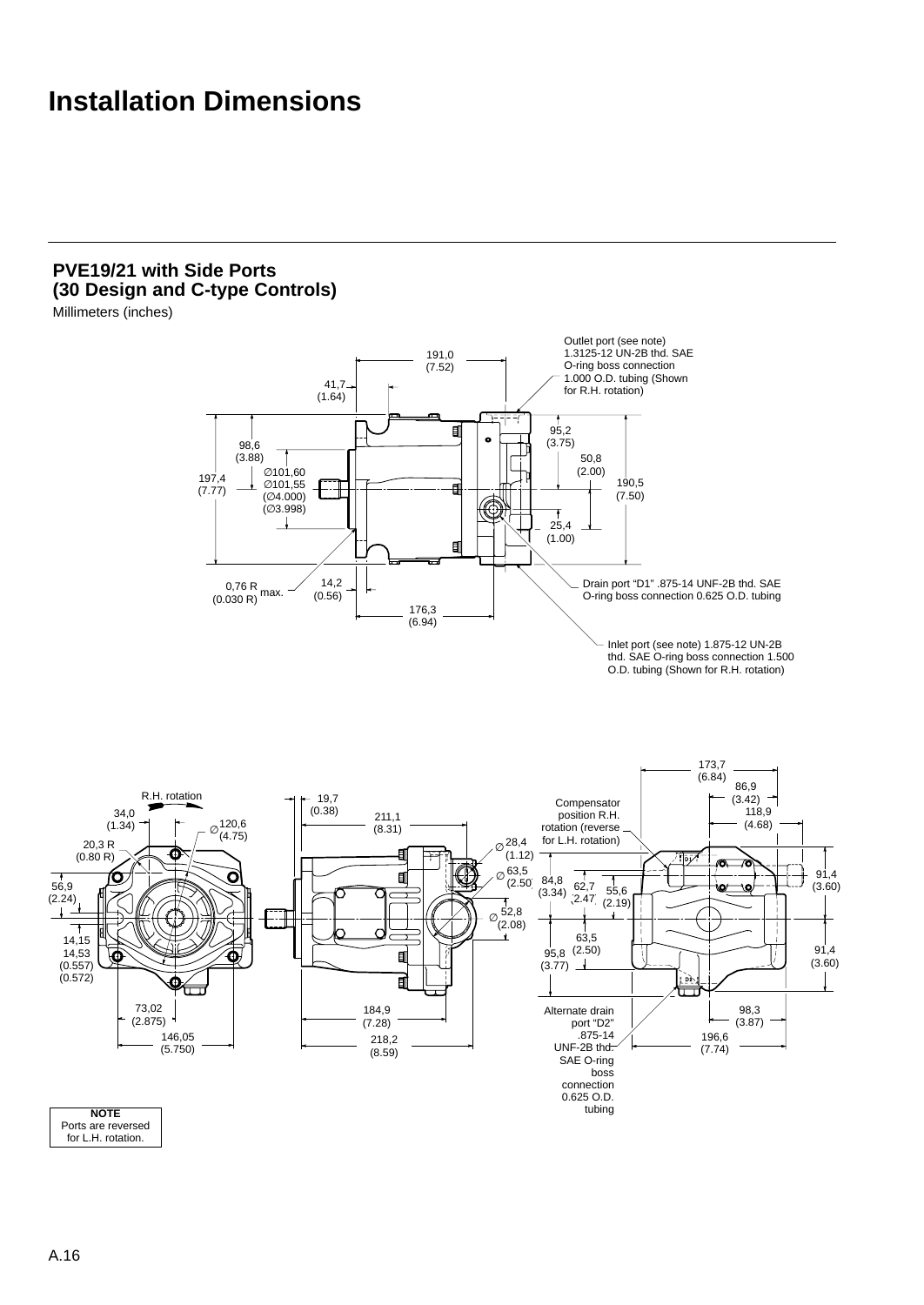# **PVE19/21 with End Ports (40 Design and C-type Controls)**

Millimeters (inches)



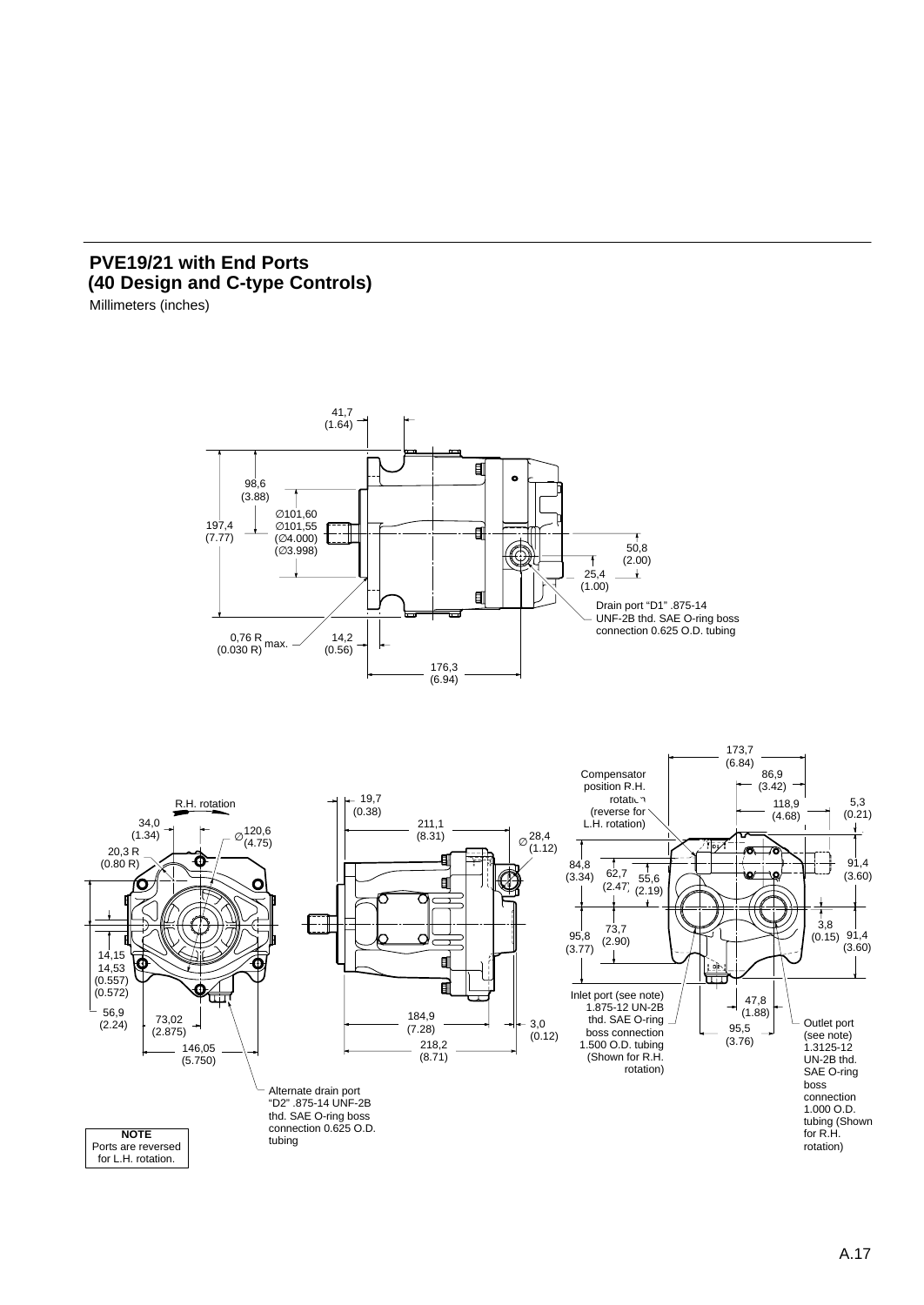# <span id="page-17-0"></span>**Controls**

# **PVE19/21 CC Adjustable Maximum Volume Stop**

### **Adjustment**

Loosen the locknut on the adjusting rod. Turn the adjusting rod clockwise to decrease maximum pump delivery, or counterclockwise to increase maximum pump delivery, until the desired setting is obtained. Secure the setting by tightening the locknut. To assist initial priming, the manual adjustment control setting must be at least 40% of the maximum flow position.

This control enables maximum pump delivery to be externally adjusted from 25% to 100% while maintaining all the standard features of a pressure compensated pump.



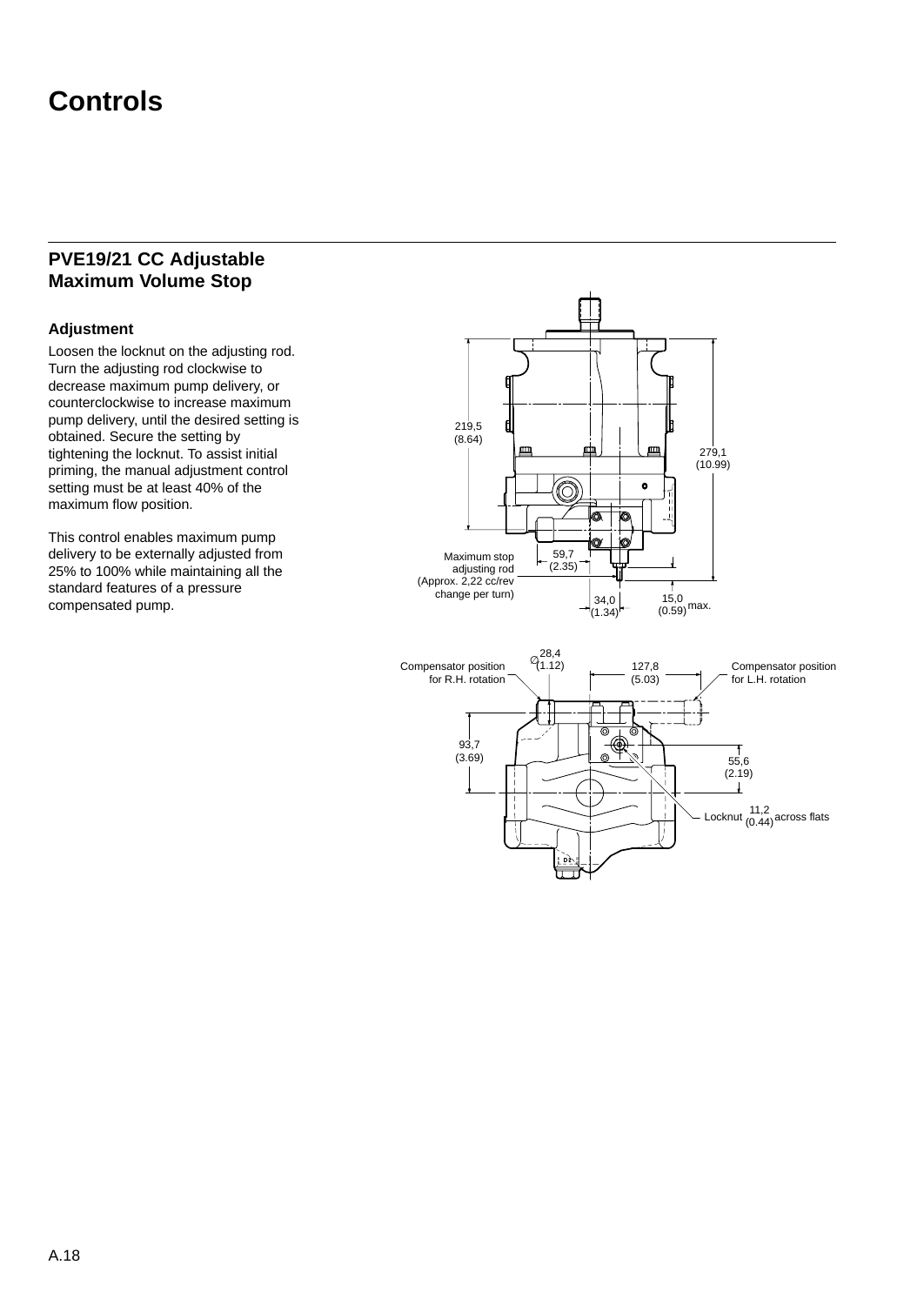# **PVE19/21 CVP Load Sensing with Pressure Limiter**

See page A.16 for other details and dimensions.



# **PVE19/21 CG Remote Adjustment Compensator**



Compensator control port location for R.H. rotation .4375-20 UNF-2B thd. SAE O-ring boss connection .250 O.D. tubing

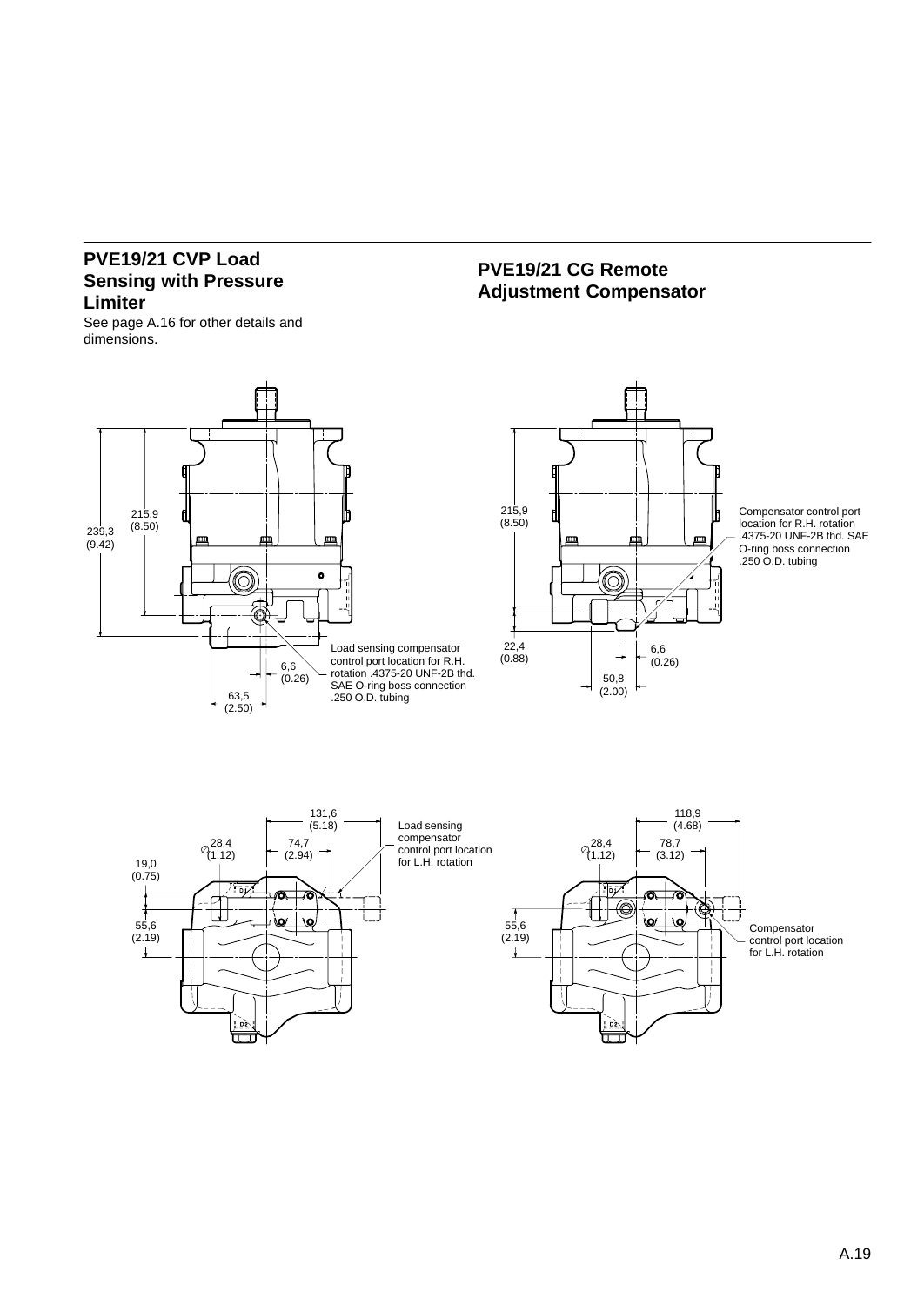# **Shaft Options**

#### **PVE19/21**

#### **No. 1 Shaft: SAE "BB" Straight Keyed No. 2 Shaft: SAE "BB" Splined**

6,375 6,350 (0.251) long key 31,75 (1.250) <sup>x</sup>  $(0.250)$ 4 Ŧ 28,22 27,97 (1.111) ∅25,37 ∅25,35 (1.111) (∅0.999)<br>(1.101) <sub>〈∅0.998)</sub>  $\overline{1}$  $\frac{1.5}{(0.06)}$  x 45° 50,80  $(2.000)$ 58,7 (2.31)



#### **No. 9 Shaft: SAE "B" Splined**



**No. 16 Shaft: SAE "B" Straight Keyed**

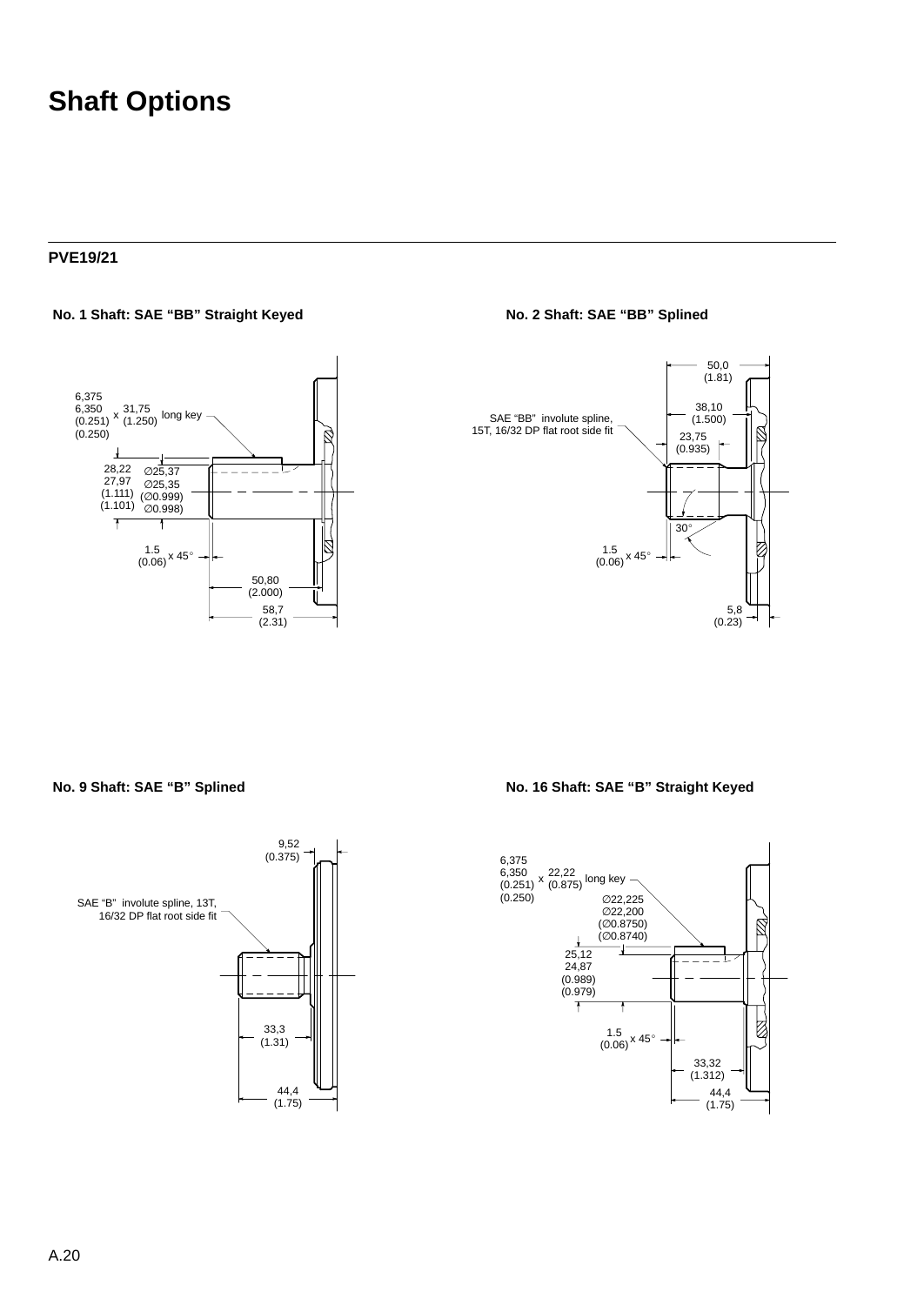# <span id="page-20-0"></span>**Thru-Drive**



A.21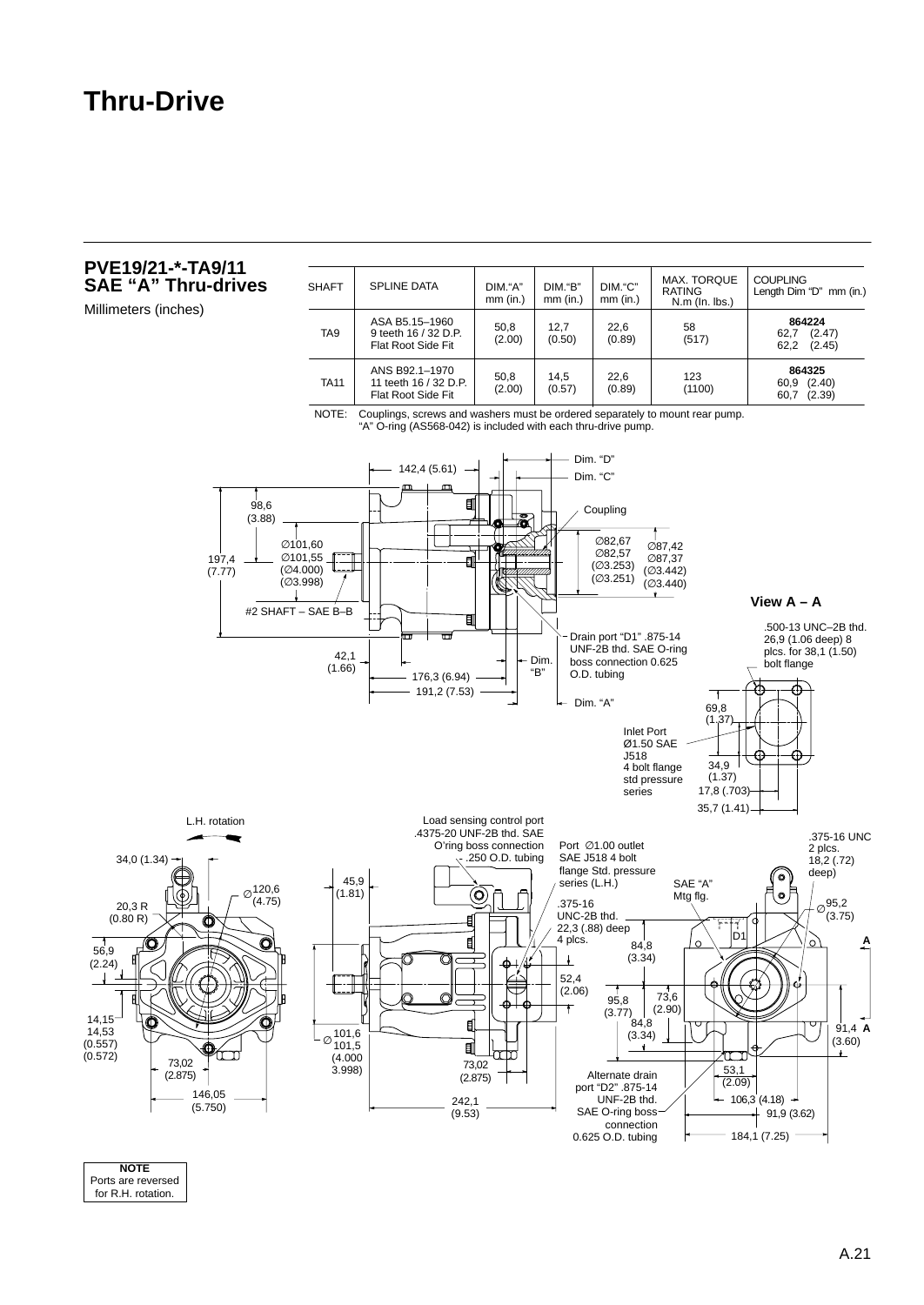<span id="page-21-0"></span>

# **PVE19/21-\*-TB26 SAE "B" Thru-drives**

### A.22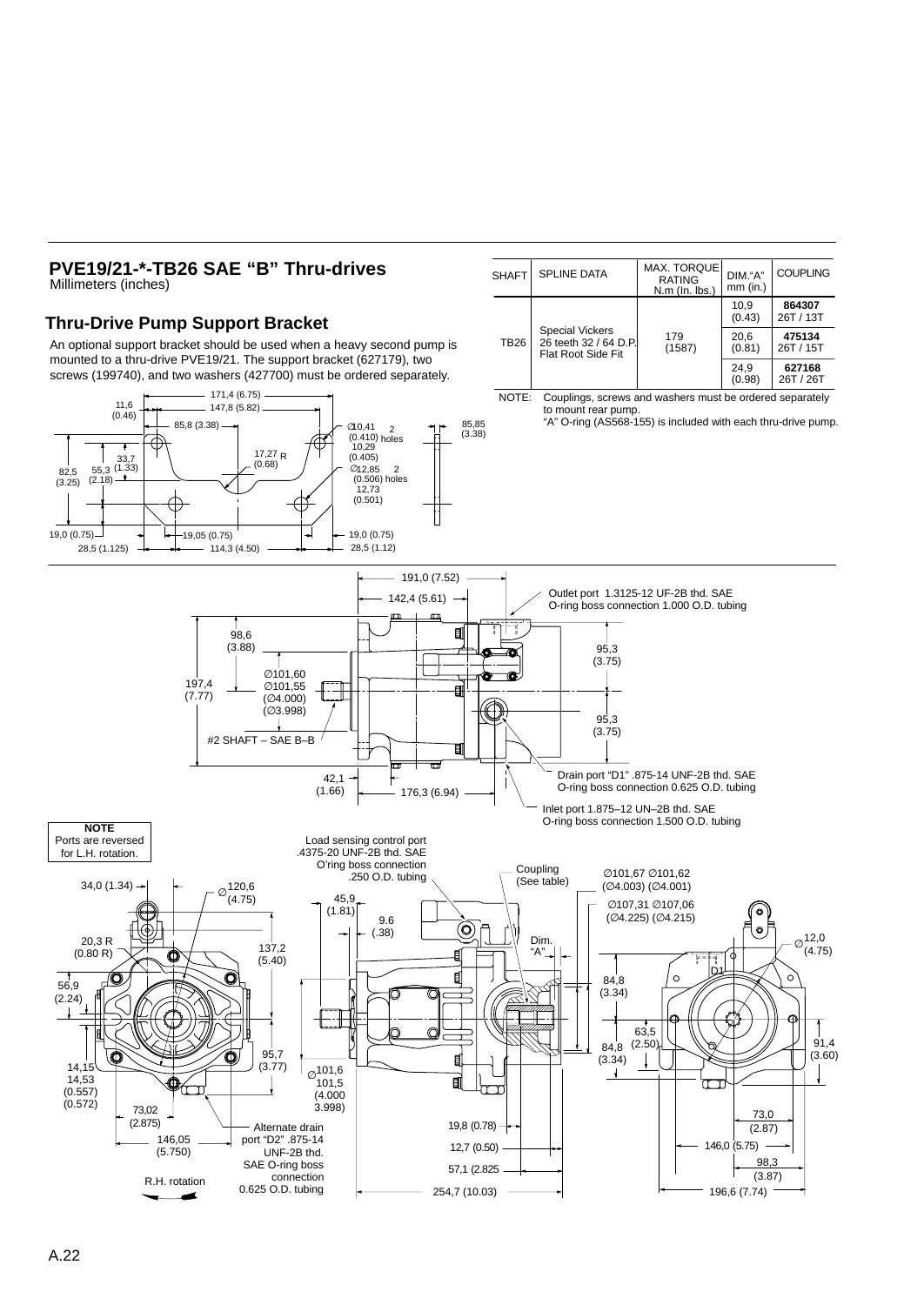# <span id="page-22-0"></span>**Model Code**

| 门<br>$\overline{2}$<br>$\vert 3 \vert$<br>$\vert 4 \vert$                                                                                                                  | (F3)        PVE   41 - 25V - 40 - R - I - 1 - S - A - 30 - C21 *****-*- 1 *<br>$\overline{6}$<br>$\overline{7}$<br>$\boxed{8}$<br>७।<br>$\boxed{10}$<br>$\sqrt{5}$<br>$\boxed{11}$ | $\overline{12}$<br>$\sqrt{13}$<br>$\sqrt{14}$                                                              |  |
|----------------------------------------------------------------------------------------------------------------------------------------------------------------------------|------------------------------------------------------------------------------------------------------------------------------------------------------------------------------------|------------------------------------------------------------------------------------------------------------|--|
| $\boxed{1}$ Seals                                                                                                                                                          | 7 Rotating group type                                                                                                                                                              | <b>Control options</b><br> 12                                                                              |  |
| - Viton <sup>®</sup> (optional)<br>F3<br>Blank - Buna N (standard)                                                                                                         | - Quieted (1800 rpm)<br>$M - M$ obile (2400 rpm)                                                                                                                                   | $C^{**}$<br>- Pressure compensator.<br>For PVE41: Adjustable<br>from 20-207 bar                            |  |
| 2 Model series                                                                                                                                                             | $\boxed{8}$ Shaft type [torque limitation]                                                                                                                                         | (300-3000 psi). Standard<br>setting "C21" indicates 207                                                    |  |
| PVE - Piston pump, variable, E series                                                                                                                                      | 1 - SAE "BB" straight keyed<br>[215 Nm (1900 in. lbs.)]                                                                                                                            | bar (3000 psi).<br>For PVE45: Adjustable                                                                   |  |
| 3 Piston pump frame size<br>(shaft end pump)                                                                                                                               | 2 - SAE "BB" splined<br>[337 Nm (2987 in. lbs.)]<br>9 - SAE "B" splined                                                                                                            | from $20 - 186$ bar<br>(300-2700 psi). Standard<br>setting "C19" indicates 186                             |  |
| 41 – 41 cm <sup>3</sup> /r (2.50 in <sup>3</sup> /r)<br>(PVE19 rotating group)<br>$45 - 45$ cm <sup>3</sup> /r (2.75 in <sup>3</sup> /r)                                   | [208 Nm (1850 in. lbs.)]<br>See chart below                                                                                                                                        | bar (2700 psi). (standard)<br>- Remote adjustment<br>CG<br>pressure compensator                            |  |
| (PVE21 rotating group)                                                                                                                                                     | 9 Ports (SAE 4 bolt flange)                                                                                                                                                        | (optional)<br>- Load sensing with "C" type<br>$C^{**}V$ P11                                                |  |
| $\sqrt{4}$ Vane pump series<br>(cover end pump)                                                                                                                            | $S -$ Inch threads (standard)<br>$M -$ Metric threads (optional)                                                                                                                   | pressure limiter. Load<br>sense set at 11 bar (160<br>psi). (standard)                                     |  |
| 25V - High performance, fixed<br>displacement, intra-vane pump                                                                                                             | 10 Cover orientation<br>(vane pump outlet)                                                                                                                                         | C**VPC24 - Load sense with "C" type<br>pressure limiter. Load<br>sense set at 24 bar (350                  |  |
| $\boxed{5}$ Vane pump displacement                                                                                                                                         | A - Outlet opposite inlet (standard)<br>$B - Outlet 90^\circ$ CCW from inlet (optional)                                                                                            | psi). (optional)<br>** indicates pressure compensator                                                      |  |
| $40 - 40$ cm <sup>3</sup> /r (2.44 in <sup>3</sup> /r)<br>$45 - 45$ cm <sup>3</sup> /r (2.75 in <sup>3</sup> /r)<br>$55 - 55$ cm <sup>3</sup> /r (3.36 in <sup>3</sup> /r) | $C -$ Outlet inline with inlet (standard)<br>$D -$ Outlet 90 $^{\circ}$ CW from inlet (optional)                                                                                   | setting in tens of bar.<br>13 Control bleed down<br>(CVP and CVPC models only)                             |  |
| 67 - 67 cm <sup>3</sup> /r (4.09 in <sup>3</sup> /r)                                                                                                                       | 11 Pump design                                                                                                                                                                     | B<br>- Bleed down orifice (0.015" dia.)                                                                    |  |
| 6 Rotation (viewed from shaft end)                                                                                                                                         | $30 - 30$ series                                                                                                                                                                   | in load sense control<br>(standard)                                                                        |  |
| $R -$ Right hand<br>$L - Left$ hand                                                                                                                                        | Subject to change. Installation<br>dimensions remain the same for design<br>numbers *0 to *9 inclusive.                                                                            | P<br>- Plug, no bleed down orifice in<br>load sense control (optional)<br>Blank - Omit for C and CG models |  |

### 14 **Control design**

 $\overline{\phantom{a}}$ 

- $10 C$  and  $CG$
- 12 CVP and CVPC

# **PVE4\*-25V Shaft Torque Data**

| Input Shaft | Designation                           | Thru-Drive Option | Maximum Input Torque N.m (lb.in.) |
|-------------|---------------------------------------|-------------------|-----------------------------------|
|             | SAE "BB" straight keyed               | No                | 215 (1900)                        |
|             | SAE "BB" spline 15T, 16/32 D.P., FRSF | No                | 337 (2987)                        |
|             | SAE "B" spline 13T, 16/32 D.P., FRSF  | No                | 208 (1850)                        |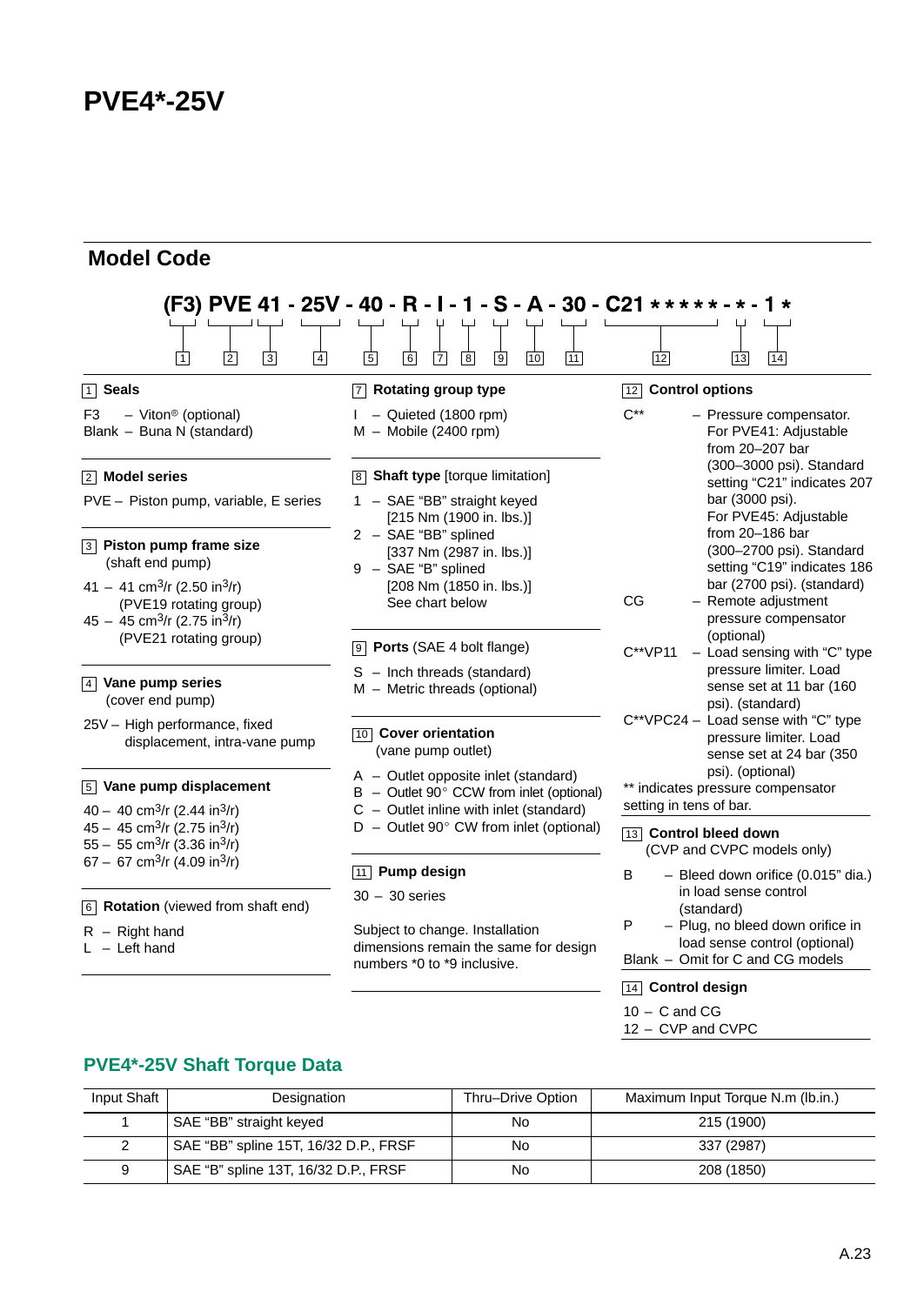# <span id="page-23-0"></span>**Performance Curves**

# **PVE4\*-25V Integrated Pumps**

Oil type: SAE 10W Oil temperature: 82°C (180°F) Inlet pressure: 0 psi

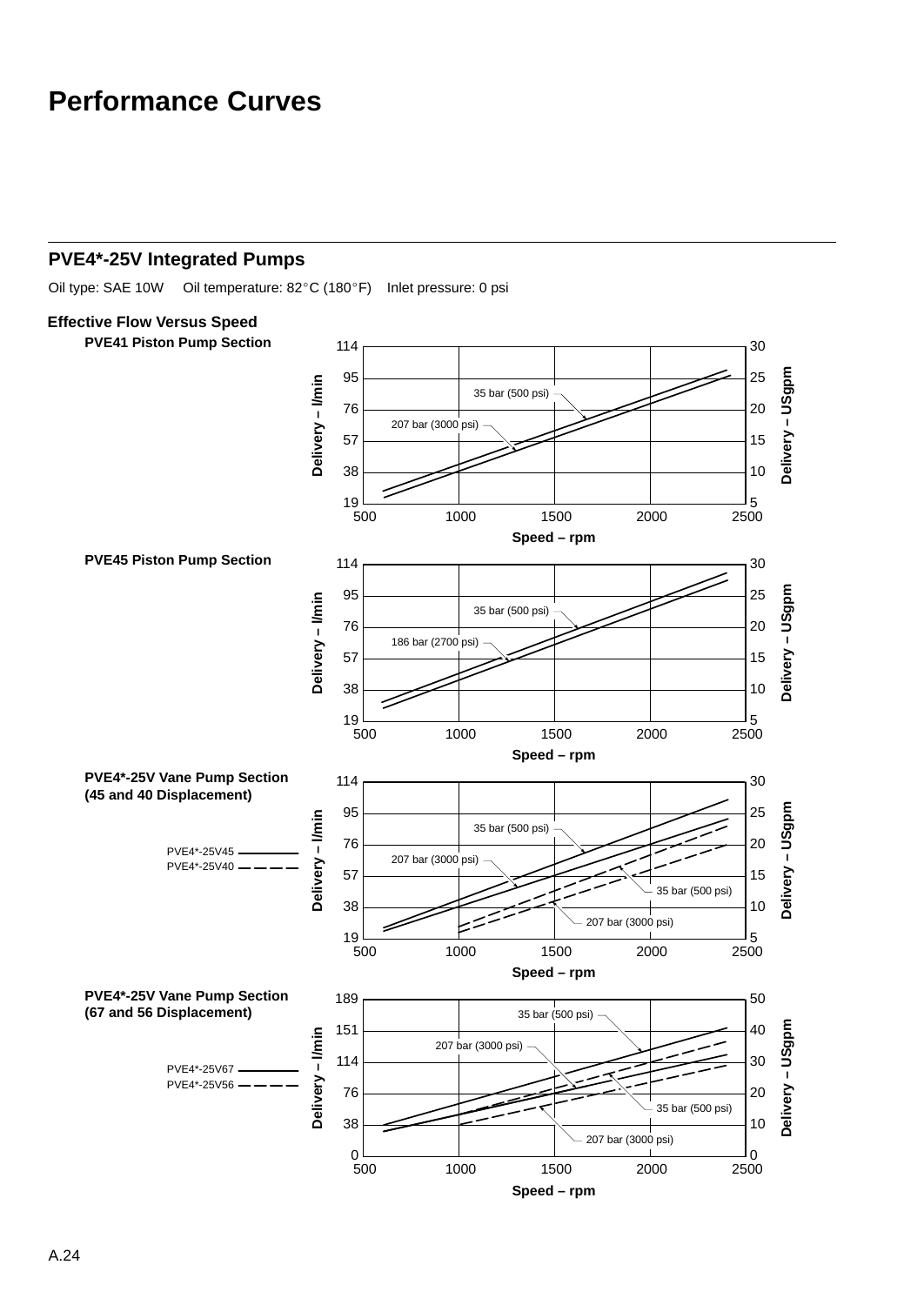# **PVE4\*-25V Integrated Pumps (continued)**

Oil type: SAE 10W Oil temperature: 82°C (180°F) Inlet pressure: 0 psi

### **Input Power Versus Speed at 140 bar (2000 psi)**

(Input power is proportional to pressure)

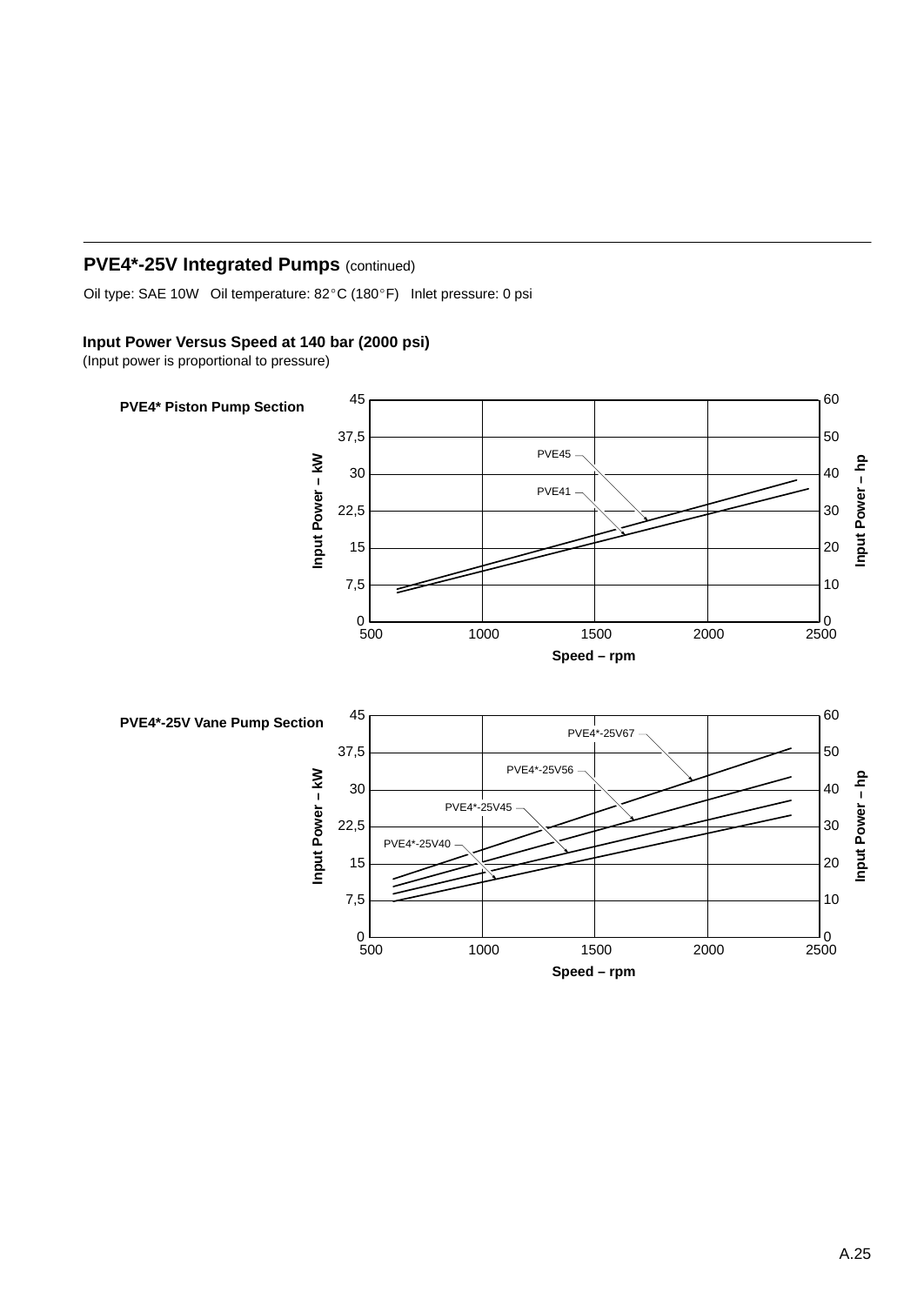# <span id="page-25-0"></span>**Installation Dimensions**

### **PVE4\*–25V Integrated Pump**



reversed for R.H. rotation.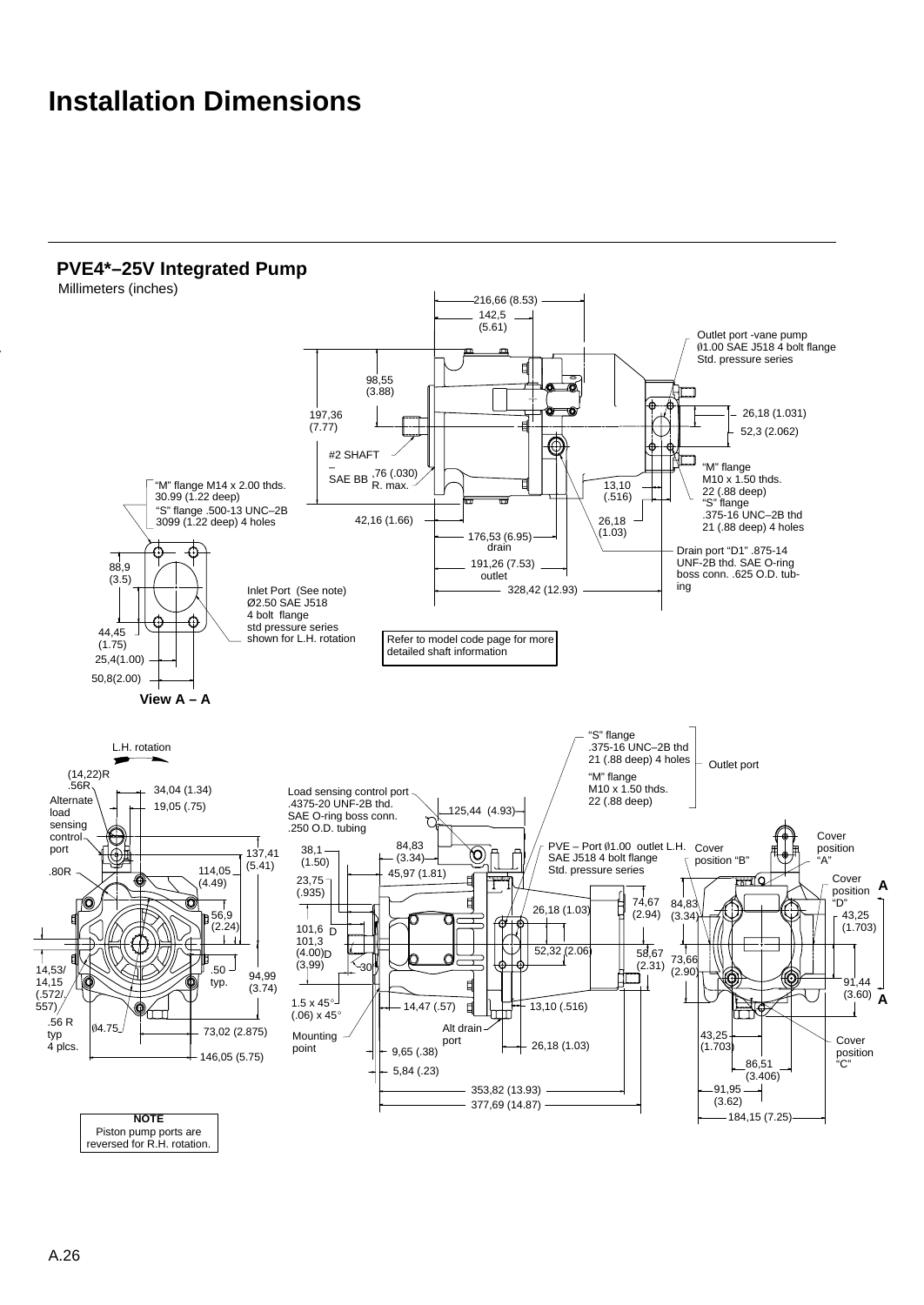# <span id="page-26-0"></span>**Controls**